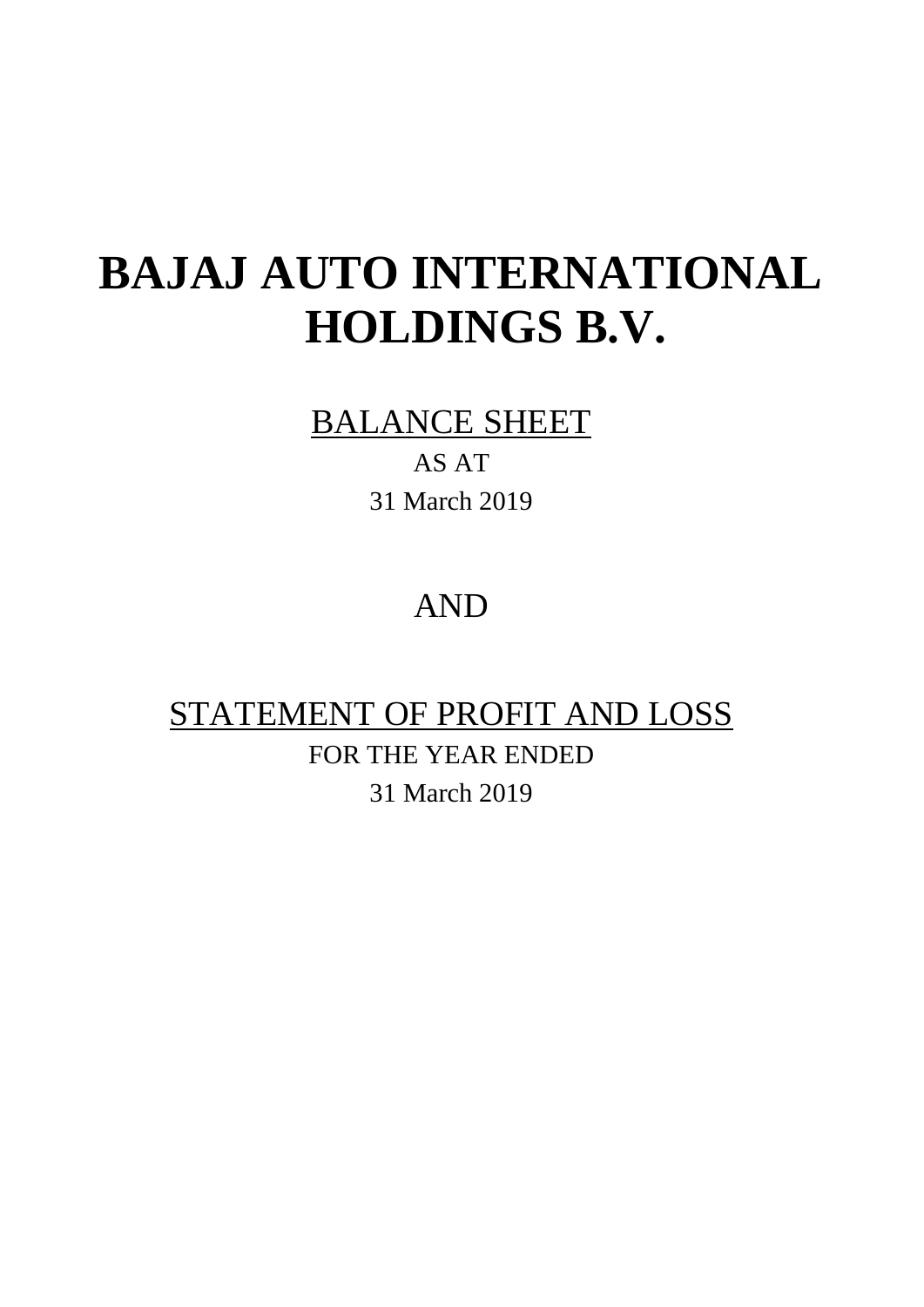### **BAJAJ AUTO INTERNATIONAL HOLDINGS B.V. BALANCE SHEET AS AT 31 MARCH 2019**

|                               |                    |                     | <b>Euros</b>        |                     | <b>Rs</b> in Crores |
|-------------------------------|--------------------|---------------------|---------------------|---------------------|---------------------|
| <b>Particulars</b>            | <b>Note</b><br>No. | As at 31 March 2019 | As at 31 March 2018 | As at 31 March 2019 | As at 31 March 2018 |
| <b>ASSETS</b>                 |                    |                     |                     |                     |                     |
| <b>Non-current assets</b>     |                    |                     |                     |                     |                     |
| Financial assets              |                    |                     |                     |                     |                     |
| Investments                   | $\overline{c}$     | 198,109,356.60      | 198,109,356.60      | 1,538.76            | 1,538.76            |
|                               |                    | 198.109.356.60      | 198.109.356.60      | 1,538.76            | 1,538.76            |
|                               |                    |                     |                     |                     |                     |
| <b>Current assets</b>         |                    |                     |                     |                     |                     |
| Financial assets              |                    |                     |                     |                     |                     |
| Cash and cash equivalents     | 3                  | 1,228,376.01        | 1,469,883.76        | 9.54                | 11.42               |
| Other current assets          | 4                  | 7,410.46            | 7,022.73            | 0.06                | 0.05                |
|                               |                    | 1,235,786.47        | 1,476,906.49        | 9.60                | 11.47               |
| <b>Total</b>                  |                    | 199,345,143.07      | 199,586,263.09      | 1,548.36            | 1,550.23            |
| <b>EQUITY AND LIABILITIES</b> |                    |                     |                     |                     |                     |
| <b>Equity</b>                 |                    |                     |                     |                     |                     |
| Equity share capital          | 5                  | 198,000,000.00      | 198,000,000.00      | 1,537.92            | 1,537.92            |
| Other equity                  | 6                  | 1,337,245.63        | 1,582,088.55        | 10.37               | 12.28               |
|                               |                    | 199, 337, 245.63    | 199,582,088.55      | 1,548.30            | 1,550.20            |
| <b>Current liabilities</b>    |                    |                     |                     |                     |                     |
| Other current liabilities     | $\overline{7}$     | 7,897.44            | 4,174.54            | 0.06                | 0.03                |
|                               |                    | 7,897.44            | 4,174.54            | 0.06                | 0.03                |
| <b>Total</b>                  |                    | 199,345,143.07      | 199,586,263.09      | 1.548.36            | 1,550.23            |

Summary of significant accounting policies followed by the Company 1

The accompanying notes are an integral part of the financial statements

As per our report of even date

Chartered Accountants Managing Director A Managing Director A Firm Registration Number: 324982E/E300003

On behalf of the Board of Directors For S R B C & Co LLP IQEQ Management (Netherlands) B.V. Mark Arends

- 1990 - 1990 - 1990 - 1990 - 1991 - 1992

per Arvind Sethi **S. Ravikumar** R.J. Knunz Partner Managing Director B Managing Director B Membership Number: 89802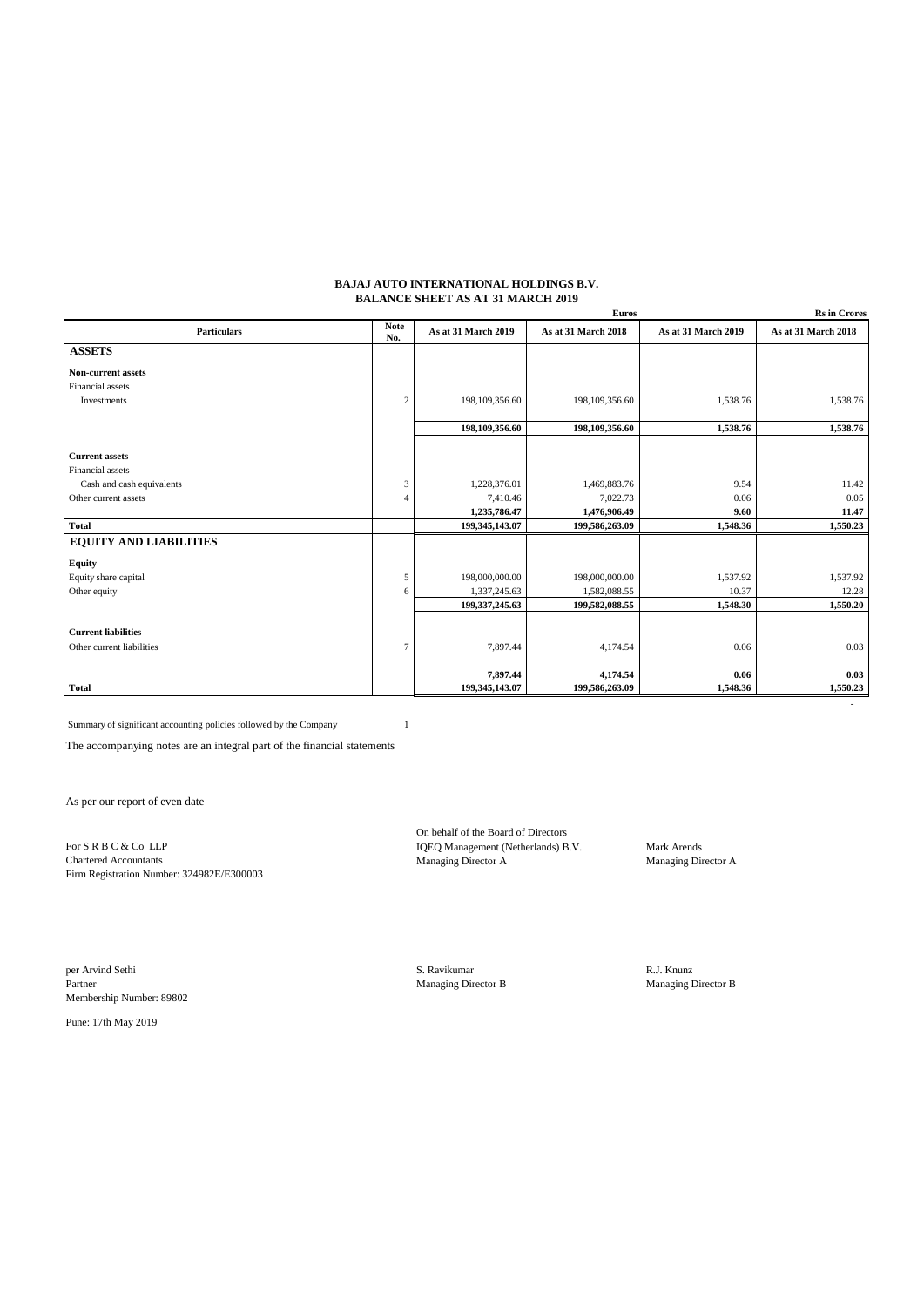### **BAJAJ AUTO INTERNATIONAL HOLDINGS B.V.**

### **STATEMENT OF PROFIT AND LOSS FOR THE YEAR ENDED 31 MARCH 2019**

|                                                                                      |          |                                    | <b>Euros</b>                       |                             | <b>Rs</b> in Crores         |
|--------------------------------------------------------------------------------------|----------|------------------------------------|------------------------------------|-----------------------------|-----------------------------|
| <b>Particulars</b>                                                                   | Note No. | <b>Year ended</b><br>31 March 2019 | <b>Year ended</b><br>31 March 2018 | Year ended<br>31 March 2019 | Year ended<br>31 March 2018 |
| Other operating revenue                                                              |          | 11,710,944.00                      | 10,410,978.00                      | 90.96                       | 80.86                       |
| Revenue from operations                                                              | 8        | 11,710,944.00                      | 10,410,978.00                      | 90.96                       | 80.86                       |
| <b>Total income</b>                                                                  |          | 11,710,944.00                      | 10,410,978.00                      | 90.96                       | 80.86                       |
| <b>Expenses</b>                                                                      |          |                                    |                                    |                             |                             |
| Other expenses                                                                       | 9        | 75,786.92                          | 71,377.24                          | 0.60                        | 0.55                        |
| <b>Total expenses</b>                                                                |          | 75,786.92                          | 71,377.24                          | 0.60                        | 0.55                        |
| <b>Profit before tax</b>                                                             |          | 11,635,157.08                      | 10,339,600.76                      | 90.36                       | 80.31                       |
| Total tax expense                                                                    |          | $\overline{\phantom{a}}$           | $\overline{\phantom{a}}$           | ٠                           |                             |
| Profit after tax for the year                                                        |          | 11,635,157.08                      | 10,339,600.76                      | 90.36                       | 80.31                       |
| Total comprehensive income for the year                                              |          | 11,635,157.08                      | 10,339,600.76                      | 90.36                       | 80.31                       |
|                                                                                      |          |                                    |                                    |                             |                             |
| Basic and diluted Earnings per share (in Euro)<br>(Nominal value per share Euro 100) | 10       | 5.88                               | 5.22                               | 456.41                      | 405.61                      |
|                                                                                      |          |                                    |                                    |                             |                             |

Summary of significant accounting policies followed by the Company 1

The accompanying notes are an integral part of the financial statements

As per our report of even date

For S R B C & Co LLP<br>
Chartered Accountants<br>
Chartered Accountants<br>
TQEQ Management (Netherlands) B.V. Chartered Accountants IQEQ Management (Netherlands) B.V. Mark Arends

Firm Registration Number: 324982E/E300003 Managing Director A Managing Director A Managing Director A

per Arvind Sethi **R.J. Knunz**<br>Partner Managing Director B Managing Director B Managing Director B Managing Director B Membership Number: 89802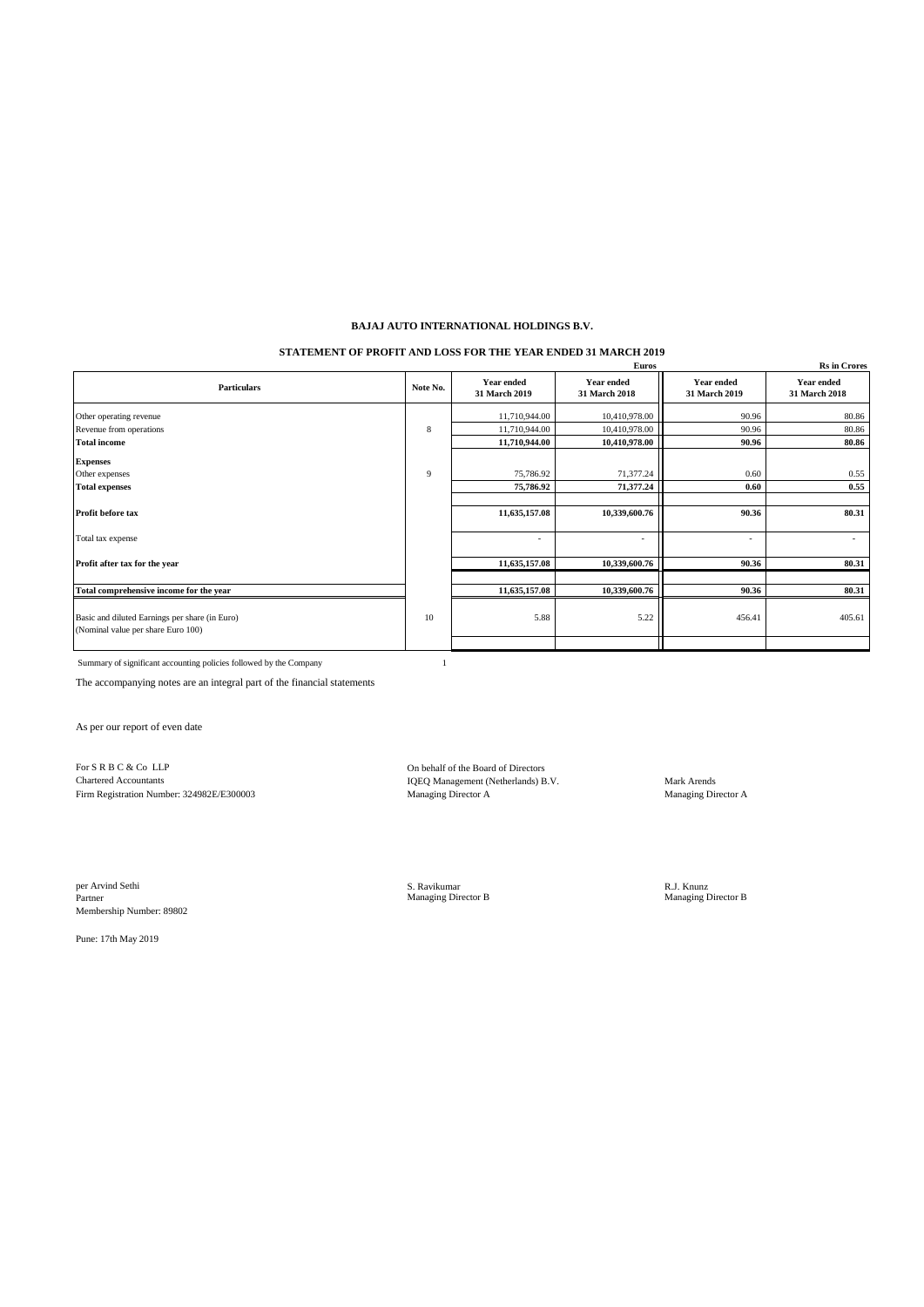### **BAJAJ AUTO INTERNATIONAL HOLDINGS B.V.**

### **STATEMENT OF CHANGES IN EQUITY FOR THE YEAR ENDED 31 MARCH 2019**

### **A. Equity share capital**

|                                                                                 |          |                                    | <b>Euros</b>                       |                                    | <b>Rs</b> in Crores                |
|---------------------------------------------------------------------------------|----------|------------------------------------|------------------------------------|------------------------------------|------------------------------------|
| <b>Particulars</b>                                                              | Note No. | <b>Year ended</b><br>31 March 2019 | <b>Year ended</b><br>31 March 2018 | <b>Year ended</b><br>31 March 2019 | <b>Year ended</b><br>31 March 2018 |
| At the beginning of the year<br>Changes in equity share capital during the year |          | 198,000,000.00                     | 198,000,000.00                     | 1.537.92                           | 1,537.92                           |
| At the end of the year                                                          |          | 198,000,000,00                     | 198,000,000.00                     | 1.537.92                           | 1,537.92                           |
|                                                                                 |          |                                    |                                    |                                    |                                    |

### **B. Other equity**

| <b>Particulars</b>                                          | Note No. | <b>Reserves and surplus</b> | <b>Total other equity</b> | <b>Reserves and surplus</b> | <b>Total other equity</b> |
|-------------------------------------------------------------|----------|-----------------------------|---------------------------|-----------------------------|---------------------------|
|                                                             |          | <b>Retained earnings</b>    |                           | <b>Retained earnings</b>    |                           |
| Balance as at 31 March 2017                                 | 6        | 10,547,487.79               | 10,547,487.79             | 81.92                       | 81.92                     |
| Profit for the year                                         |          | 10,339,600.76               | 10,339,600.76             | 80.31                       | 80.31                     |
| Total comprehensive income for the year ended 31 March 2018 |          | 10,339,600.76               | 10,339,600.76             | 80.31                       | 80.31                     |
| Interim dividend                                            |          | (19,305,000.00)             | (19,305,000.00)           | (149.95)                    | (149.95)                  |
| Balance as at 31 March 2018                                 | 6        | 1,582,088.55                | 1,582,088.55              | 12.28                       | 12.28                     |
| Profit for the year                                         | 6        | 11,635,157.08               | 11,635,157.08             | 90.36                       | 90.36                     |
| Total comprehensive income for the year ended 31 March 2019 |          | 11,635,157.08               | 11,635,157.08             | 90.36                       | 90.36                     |
| Interim dividend                                            |          | (11,880,000.00)             | (11,880,000.00)           | (92.27)                     | (92.27)                   |
| Balance as at 31 March 2019                                 | 6        | 1,337,245.63                | 1,337,245.63              | 10.37                       | 10.37                     |
|                                                             |          |                             |                           |                             |                           |

Summary of significant accounting policies followed by the Company **<sup>1</sup>**

The accompanying notes are an integral part of the financial statements

As per our report of even date

Firm Registration Number: 324982E/E300003

On behalf of the Board of Directors For S R B C & Co LLP<br>
The IQEQ Management (Netherlands) B.V.<br>
Mark Arends Managing Director A<br>
Managing Director A<br>
Managing Director A<br>
Managing Director A Chartered Accountants Managing Director A Managing Director A

per Arvind Sethi S. Ravikumar R.J. Knunz Partner Managing Director B Managing Director B Membership Number: 89802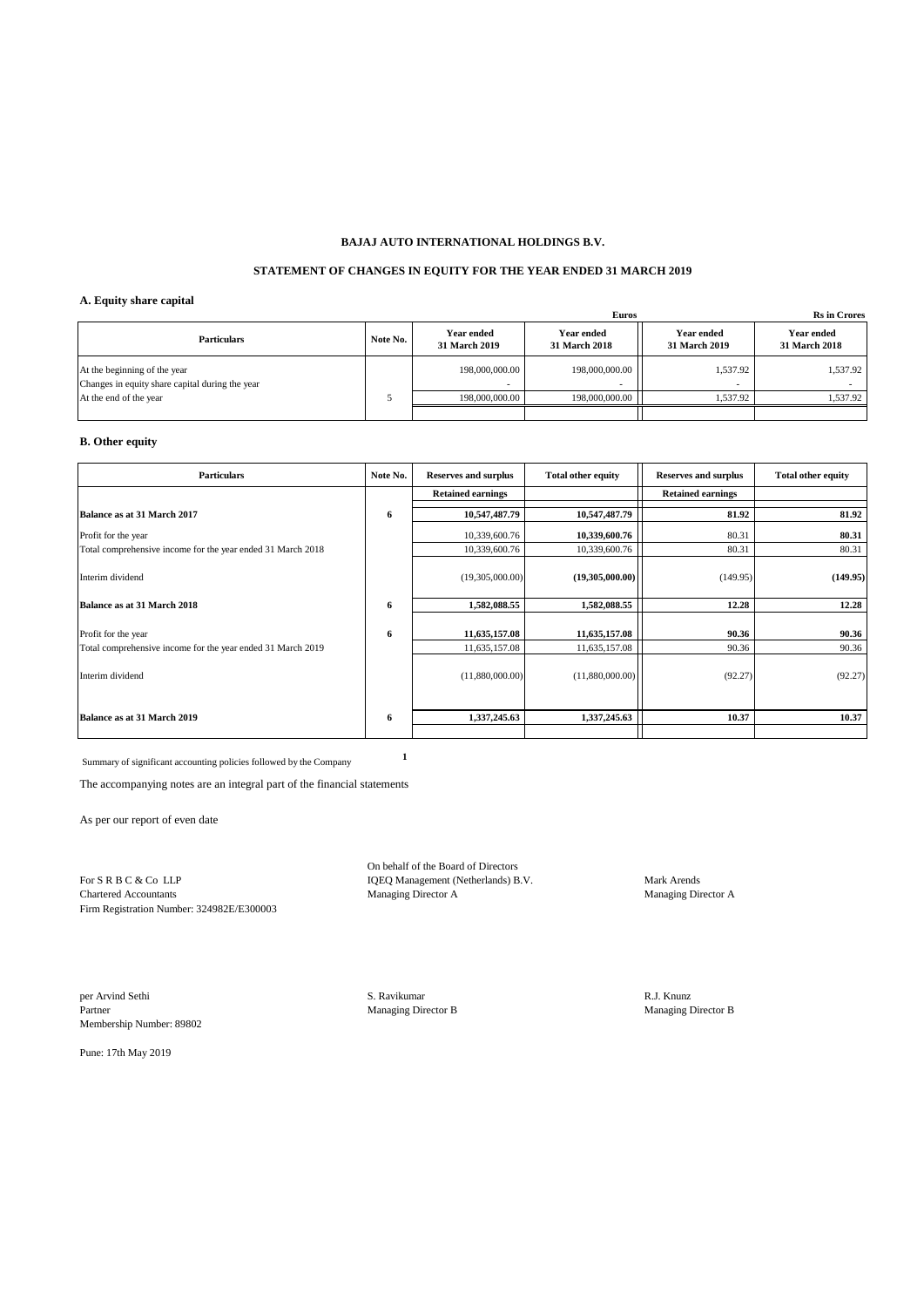### **BAJAJ AUTO INTERNATIONAL HOLDINGS B.V. STATEMENT OF CASH FLOWS 2018-19**

|         |                                                                                                                                             |                                |                                  |                                            | <b>Euros</b>                       |                      |                    |                        | <b>Rs</b> in Crores |
|---------|---------------------------------------------------------------------------------------------------------------------------------------------|--------------------------------|----------------------------------|--------------------------------------------|------------------------------------|----------------------|--------------------|------------------------|---------------------|
|         | <b>Particulars</b>                                                                                                                          | 31 March 2019                  | For the year ended               | 31 March 2018                              |                                    | 31 March 2019        | For the year ended | 31 March 2018          |                     |
|         |                                                                                                                                             |                                |                                  |                                            |                                    |                      |                    |                        |                     |
|         | A. Operating activities                                                                                                                     |                                |                                  |                                            |                                    |                      |                    |                        |                     |
|         | Profit before tax                                                                                                                           |                                | 11,635,157.08                    |                                            | 10,339,600.76                      |                      | 90.36              |                        | 80.31               |
|         | Adjustments:<br>Less:<br>i) Investment income included in above:<br>Interest income on Loan<br>Dividend income on investments in associates | 11,710,944.00<br>11,710,944.00 | (11,710,944.00)<br>(75, 786, 92) | 1,250.00<br>10,409,728.00<br>10,410,978.00 | (10, 410, 978.00)<br>(71, 377, 24) | 90.96<br>90.96       | (90.96)<br>(0.60)  | 0.01<br>80.85<br>80.86 | (80.86)<br>(0.55)   |
|         | Change in assets and liabilities<br>i) Other current assets<br>ii) Liabilities and provisions                                               | (387.73)<br>3,722.90           | 3,335.17                         | (2,114.36)<br>(7,902.47)                   | (10,016.83)                        | ÷.<br>0.03           | 0.03               | (0.02)<br>(0.06)       | (0.08)              |
|         | Net cash from operating activities before income-tax                                                                                        |                                | (72, 451.75)                     |                                            | (81, 394.07)                       |                      | (0.57)             |                        | (0.63)              |
|         | Net cash from operating activities                                                                                                          |                                | (72, 451.75)                     |                                            | (81, 394.07)                       |                      | (0.57)             |                        | (0.63)              |
|         | <b>B.</b> Investing activities                                                                                                              |                                |                                  |                                            |                                    |                      |                    |                        |                     |
|         | i) Repayment of loan by KTM                                                                                                                 |                                |                                  | 10,000,000.00<br>10,000,000.00             |                                    |                      |                    | 77.67<br>77.67         |                     |
|         | ii) Investment income<br>Interest income on Loan<br>Dividend income on investments in associates                                            | 11,710,944.00<br>11,710,944.00 |                                  | 1,250.00<br>10,409,728.00<br>10,410,978.00 |                                    | ÷,<br>90.96<br>90.96 |                    | 0.01<br>80.85<br>80.86 |                     |
|         | (Increase) / decrease in interest receivable                                                                                                | 11,710,944.00                  |                                  | 16,666.67<br>10,427,644.67                 |                                    | 90.96                |                    | 0.13<br>80.99          |                     |
|         | Net cash from investing activities                                                                                                          |                                | 11,710,944.00                    |                                            | 20,427,644.67                      |                      | 90.96              |                        | 158.66              |
|         | C. Financing activities                                                                                                                     |                                |                                  |                                            |                                    |                      |                    |                        |                     |
|         | i) Dividend paid                                                                                                                            |                                | (11,880,000.00)                  |                                            | (19,305,000.00)                    |                      | (92.27)            |                        | (149.95)            |
|         | Net cash from financing activities                                                                                                          |                                | (11.880.000.00)                  |                                            | (19.305,000.00)                    |                      | (92.27)            |                        | (149.95)            |
| $A+B+C$ | Net change in cash and cash equivalents                                                                                                     |                                | (241, 507.75)                    |                                            | 1,041,250.60                       |                      | (1.88)             |                        | 8.08                |
|         | Cash and cash equivalents at the beginning of the year                                                                                      |                                | 1,469,883.76                     |                                            | 428,633.16                         |                      | 11.42              |                        | 3.34                |
|         | Cash and cash equivalents at the end of the year                                                                                            |                                | 1,228,376.01                     |                                            | 1.469.883.76                       |                      | 9.54               |                        | 11.42               |

As per our report of even date

For S R B C & Co LLP 0n behalf of the Board of Directors<br>Chartered Accountants 1QEQ Management (Netherlands) B.V.<br>Firm Registration Number: 324982E/E300003 Managing Director A Chartered Accountants IQEQ Management (Netherlands) B.V. Mark Arends Managing Director A<br>Firm Registration Number: 324982E/E300003 Managing Director A

per Arvind Sethi Managing Director B<br>Partner Managing Director Managing Director B<br>Membership Number: 89802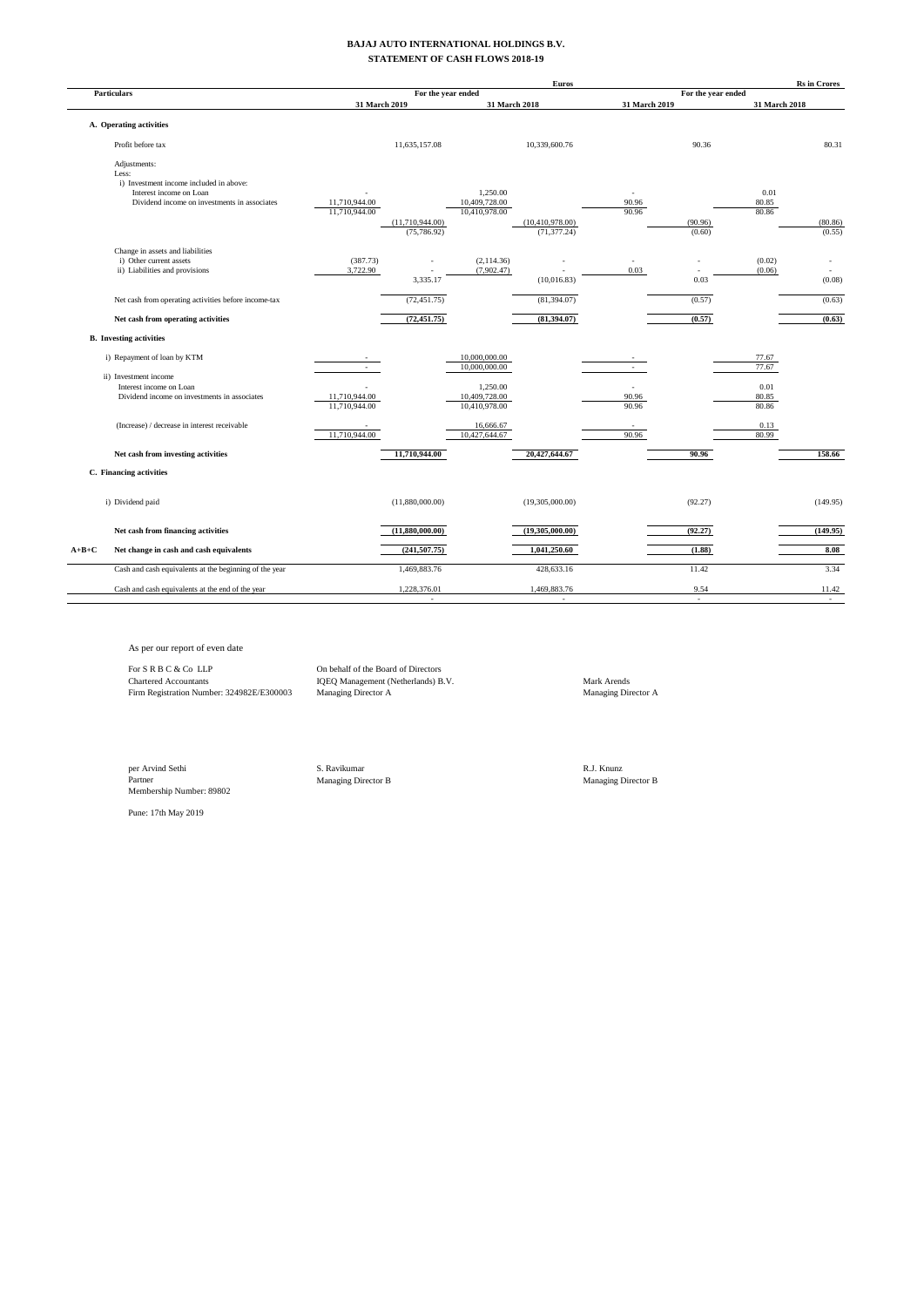The financial statements have been prepared in Euro. Also the audit report is based on figures in Euro. For the purpose of user, the financial statements and notes as on 31 March 2019 & 2018 have been converted in Indian Rupees at following exchange rate as on 31 March 2019.

1 Euro = Rs. 77.6725

### **Background**

Bajaj Auto International Holdings B.V. is a Netherlands based wholly owned subsidiary of Bajaj Auto Limited incorporated on 25 October 2007 with the object, interalia, of carrying out investments in ventures abroad. During the year ended 31 March 2019, the Company's equity in Austria based KTM AG remained at 47.99% (as at 31 March 2018 - 47.99%). The registered office of the company is located at Sluisweg 20, 6581 Ka, Malden, The Netherlands.

### **Basis of preparation**

These financial statements comply in all material aspects with Indian Accounting Standards (Ind AS) notified under Section 133 of the Companies Act, 2013 (the Act) read with Companies (Indian Accounting Standards) Rules, 2015 as amended from time to time and other relevant provisions of the Act.

These standalone financial statements have been prepared in accordance with Indian Accounting Standards (Ind AS) notified under Section 133 of the Companies Act, 2013 ('the Act') read together with the Companies (Indian Accounting Standards) Rules, 2015, as amended from time to time and other relevant provisions of the Act, on an accrual basis.

The financial statements have been prepared on a historical cost basis.

The financial statements are presented in EUROS, which is also the Company's functional currency and all values are rounded to the nearest Euro except when otherwise indicated.

All assets and liabilities, other than deferred tax assets and liabilities if any, have been classified as current or non-current as per the Company's normal operating cycle and other criteria set out in the Schedule III (Division II) to the Act. Deferred tax assets and liabilities are classified as noncurrent assets and liabilities. Based on the nature of products and the time between the acquisition of assets for processing and their realization in cash and cash equivalents, the Company has ascertained its operating cycle as 12 months for current and non-current classification of assets and liabilities.

### **1. Summary of significant accounting policies followed by the Company**

This note provides a list of the significant accounting policies adopted in the preparation of these financial statements. These policies have been consistently applied to all the years presented, unless otherwise stated.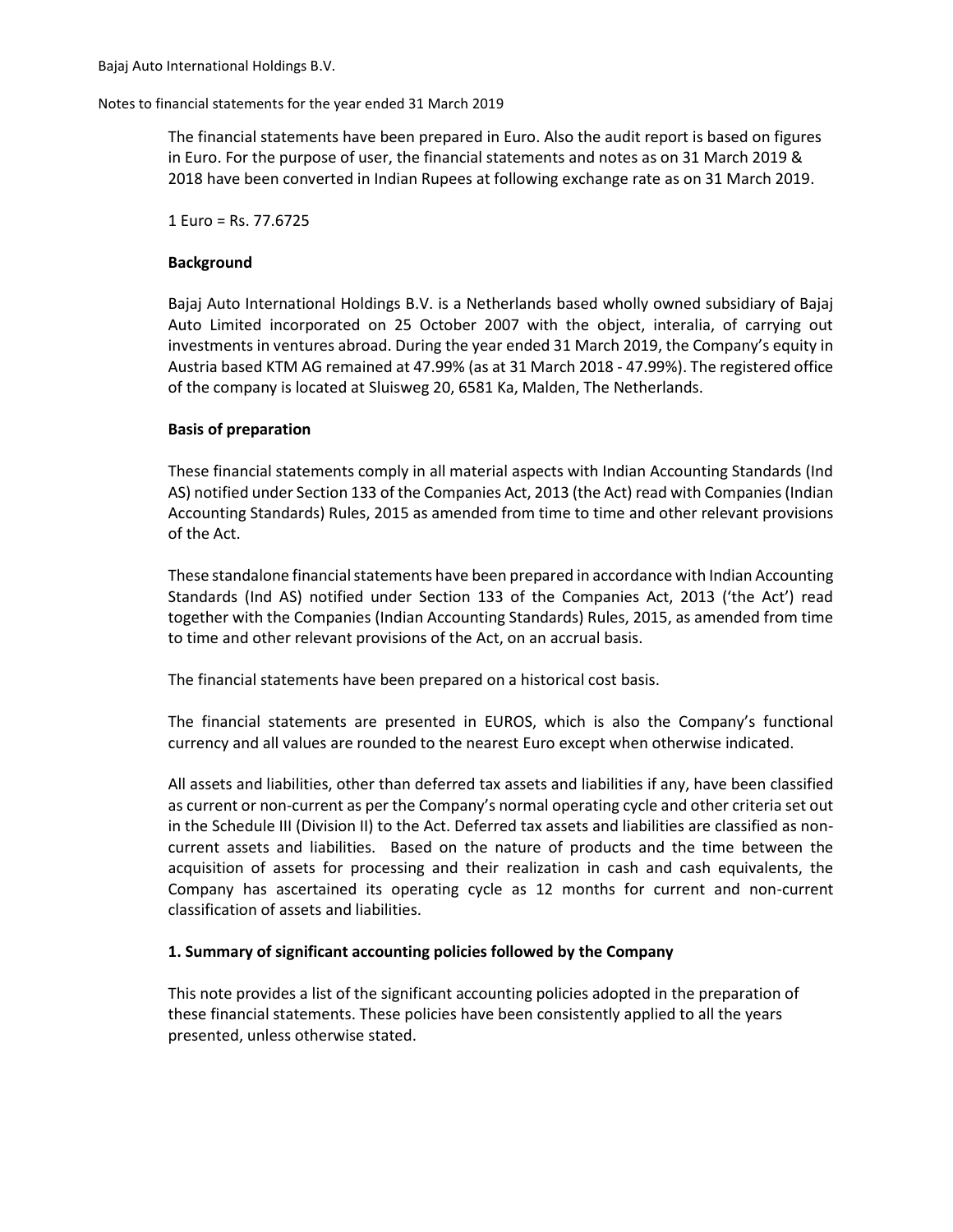### **1) System of accounting**

- i) The Company follows the mercantile system of accounting and recognizes income and expenditure on an accrual basis except in case of significant uncertainties.
- ii) Financial Statements are prepared on a historical cost basis.
- iii) The financial statements are presented in Euro, which is also the company's functional currency.
- iv) All assets and liabilities have been classified as current or non-current as per the Company's normal operating cycle. Based on the nature of operations and the time between the acquisition of assets for processing and their realization in cash and cash equivalents, the Company has ascertained its operating cycle as 12 months for the purpose of current or non-current classification of assets and liabilities.
- vi) Estimates and Assumptions used in the preparation of the financial statements are based upon management's evaluation of the relevant facts and circumstances as of the date of the Financial Statements, which may differ from the actual results at a subsequent date.

### **2) Revenue recognition:**

The Company recognizes income on accrual basis. However, where the ultimate collection of the same lacks reasonable certainty, the Company recognizes revenue when the amount of revenue can be reliably measured and it is probable that future economic benefits will flow to the Company.

Dividends are recognized in the Statement of Profit and Loss only when the right to receive payment is established and it is probable that the economic benefits associated with the dividend will flow to the Company and that the amount of dividend can be measured reliably.

Interest is accrued over the period of Loan.

The Company recognizes income on accrual basis. However, where the ultimate collection of the same lacks reasonable certainty, revenue recognition is postponed to the extent revenue is reasonably certain and can be reliably measured.

### **3) Investments**

Investment in associate is recognized at cost. Cost represents the amount paid for the acquisitions of said investments.

The company assesses at the end of each reporting period, if there are any indications that the said investments may be impaired. If so, the company estimates the recoverable value / amount of the investments and provides for impairment, if any i.e. the deficit in the recoverable value over cost.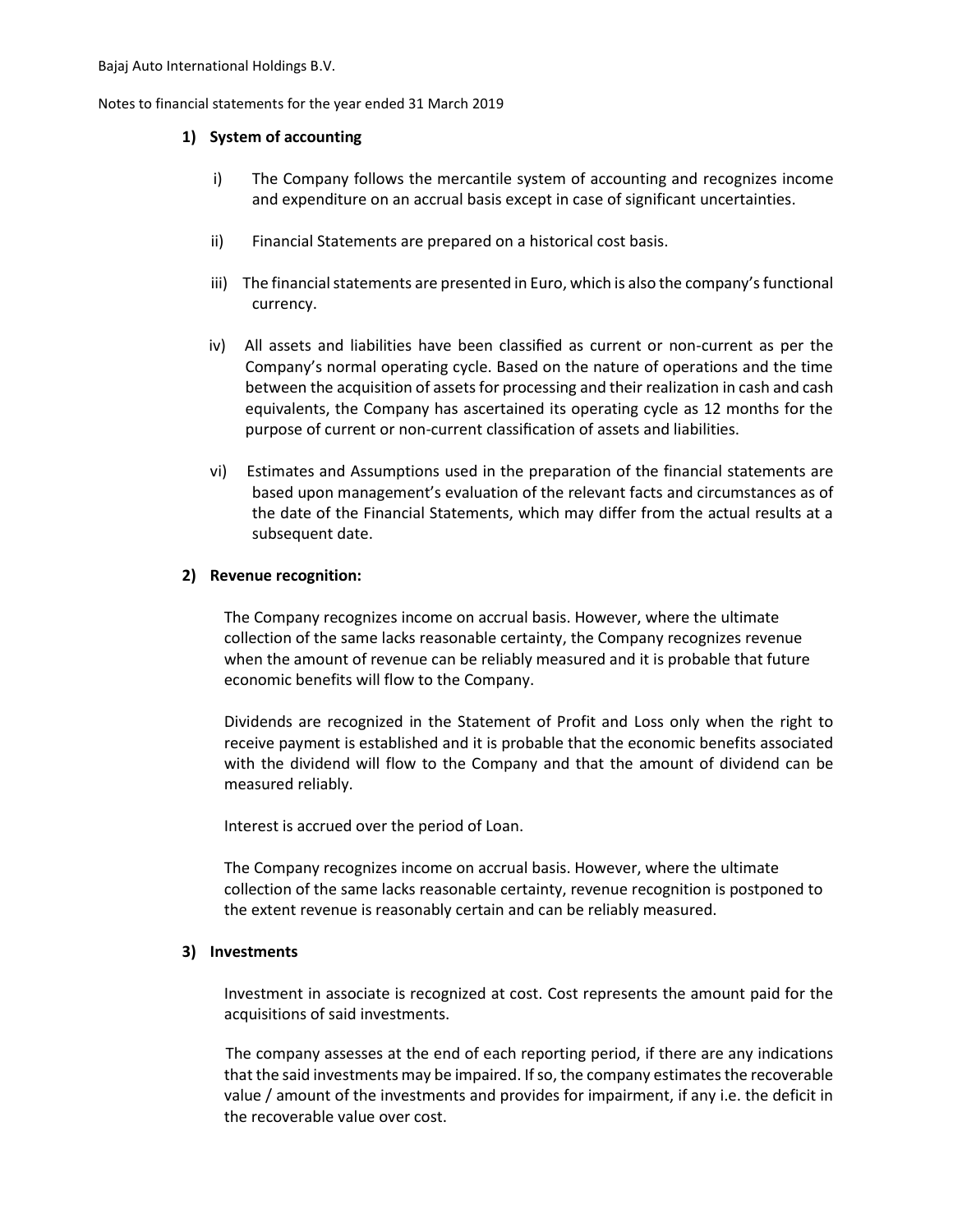### **4) Foreign currency transactions**

Items included in the financial statements are measured using the currency of the primary economic environment in which the Company operates ('the functional currency'). On initial recognition, all foreign currency transactions are recorded at the foreign exchange rate on the date of the transaction. Monetary assets and liabilities in foreign currency outstanding at the close of the year are revalorized at the appropriate exchange rate prevailing at the close of the year. The gain or loss on decrease/increase in reporting currency due to fluctuations in foreign exchange rates, in case of monetary assets and liabilities in foreign currency, are recognized in the Statement of Profit and Loss.

### **5) Taxation**

- a) Current income tax assets and liabilities are measured at the amount expected to be recovered from or paid to the taxation authorities. The tax rates and tax laws used to compute the amount are those that are enacted or substantively enacted, at the reporting date in the country where the Company operates and generates taxable income.
- b) Current income tax relating to items recognized outside profit or loss is recognized outside profit or loss (either in other comprehensive income or in equity). Current tax items are recognized in correlation to the underlying transaction either in OCI or directly in equity. Management periodically evaluates positions taken in the tax returns with respect to situations in which applicable tax regulations are subject to interpretation and establishes provisions where appropriate.
- c) Deferred tax is provided using the liability method on temporary differences arising between the tax base of assets and liabilities and their carrying amounts in the financial statements. Deferred tax is determined using tax rates that have been enacted or substantially enacted by the end of the reporting period and are expected to apply when the related deferred tax asset is realized or the deferred tax liability is settled.

Deferred tax assets are recognized for all deductible temporary differences and unused tax losses only if it is probable that future taxable amounts will be available to utilize those temporary differences.

### **6) Provisions**

The Company creates a provision when there is a present obligation as a result of past events, it is probable that an outflow of resources embodying economic benefits will be required to settle the obligation and a reliable estimate can be made of the amount of the obligation.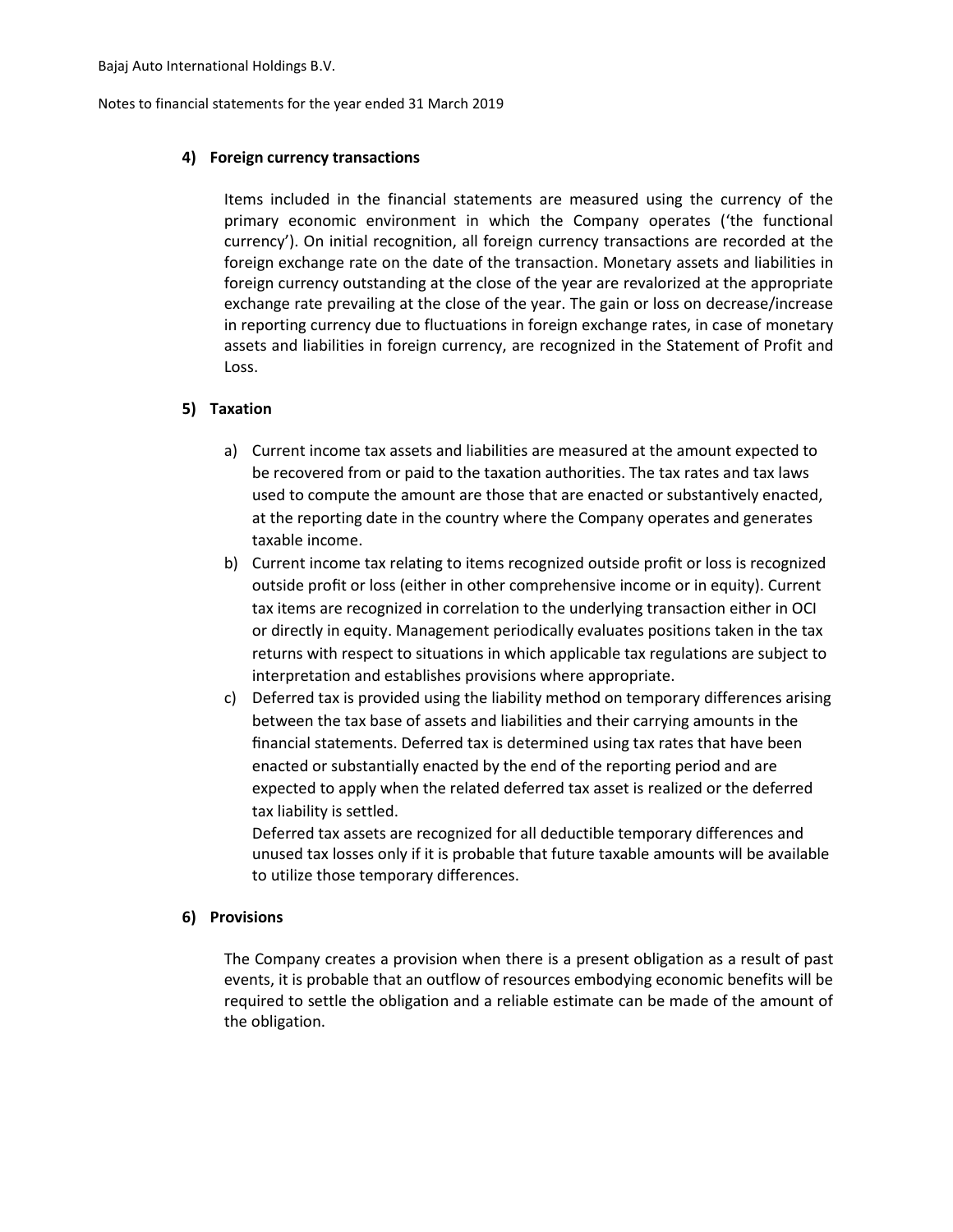Notes to financial statements for the year ended 31 March 2019

### **7) Earnings per Share**

Basic earnings per share is calculated by dividing the net profit or loss for the period attributable to equity shareholders by the weighted average number of equity shares outstanding during the period. Earnings considered in ascertaining the Company's earnings per share is the net profit for the period. The weighted average number of equity shares outstanding during the period and all periods presented is adjusted for events such as bonus shares, other than conversion of potential equity shares that have changed the number of equity shares outstanding without corresponding change in resources.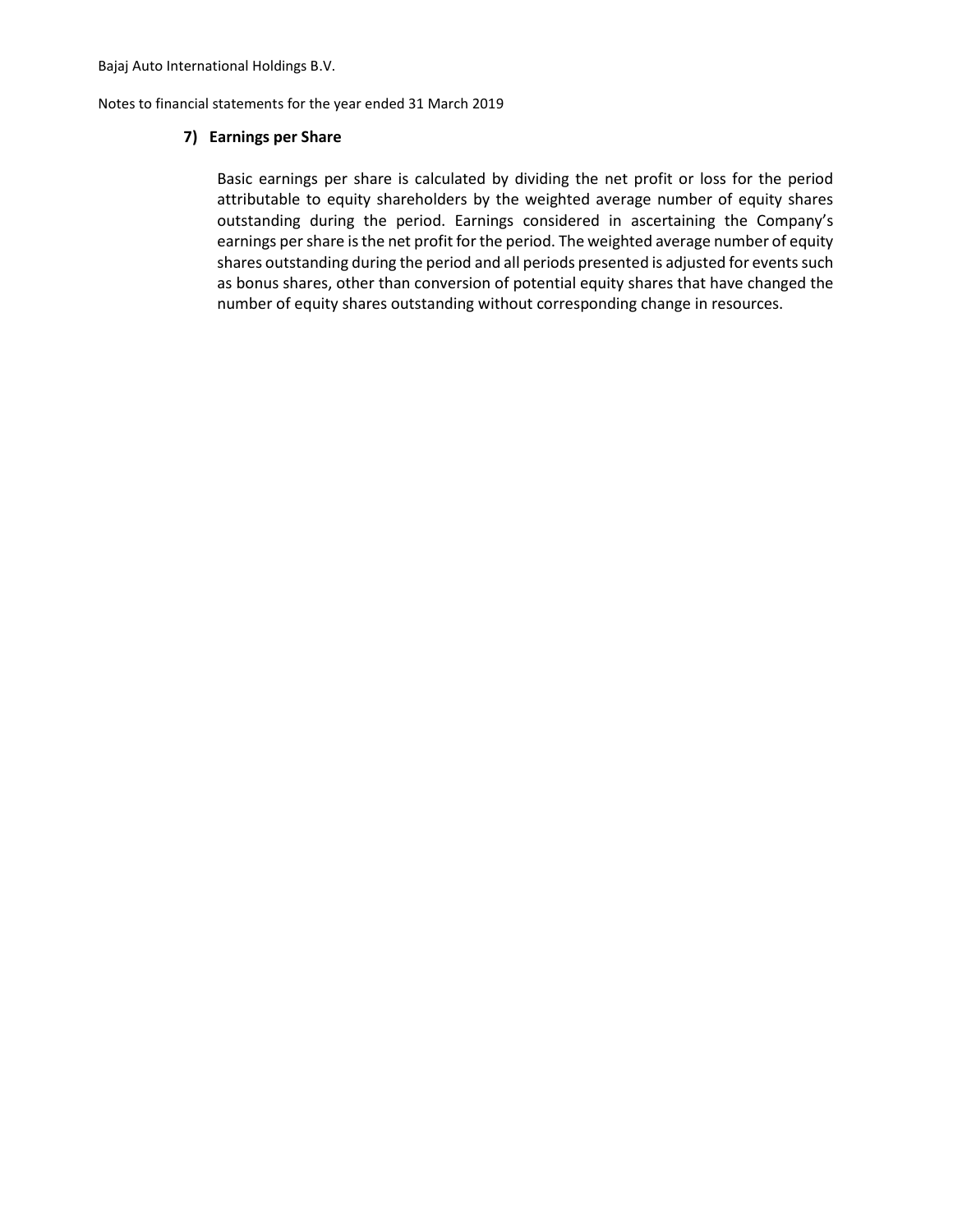### **Notes to financial statements for the year ended 31 March 2019**

| 2                | <b>Investments</b>                                                                      |                                  |                                  |                                      |                                      |
|------------------|-----------------------------------------------------------------------------------------|----------------------------------|----------------------------------|--------------------------------------|--------------------------------------|
|                  |                                                                                         | Non-Current                      |                                  | Non-Current                          |                                      |
|                  |                                                                                         | As at                            |                                  | As at                                |                                      |
|                  |                                                                                         | 31 March 2019                    | 31 March 2018                    | 31 March 2019                        | 31 March 2018                        |
|                  |                                                                                         | <b>Euros</b>                     | <b>Euros</b>                     | <b>Rs</b> in Crores                  | <b>Rs</b> in Crores                  |
|                  | In Equity Shares "at cost, unquoted"                                                    |                                  |                                  |                                      |                                      |
|                  | 5,204,864 equity Shares of Euro 1 each                                                  |                                  |                                  |                                      |                                      |
|                  | in KTM AG                                                                               | 198,109,356.60                   | 198, 109, 356.60                 | 1,538.76                             | 1,538.76                             |
|                  |                                                                                         |                                  |                                  |                                      |                                      |
|                  |                                                                                         | 198,109,356.60                   | 198,109,356.60                   | 1,538.76                             | 1,538.76                             |
|                  |                                                                                         |                                  |                                  |                                      |                                      |
| 3                | Cash and cash equivalents                                                               |                                  |                                  |                                      |                                      |
|                  |                                                                                         | Current                          |                                  | <b>Current</b>                       |                                      |
|                  |                                                                                         | As at<br>31 March 2019           | 31 March 2018                    | As at<br>31 March 2019               | 31 March 2018                        |
|                  |                                                                                         | <b>Euros</b>                     | <b>Euros</b>                     | <b>Rs</b> in Crores                  | <b>Rs</b> in Crores                  |
|                  |                                                                                         |                                  |                                  |                                      |                                      |
|                  | <b>Balances with banks</b><br>In current accounts                                       | 1,228,376.01                     | 1,469,883.76                     | 9.54                                 | 11.42                                |
|                  |                                                                                         |                                  |                                  |                                      |                                      |
|                  |                                                                                         | 1,228,376.01                     | 1,469,883.76                     | 9.54                                 | 11.42                                |
|                  |                                                                                         |                                  |                                  |                                      |                                      |
|                  |                                                                                         |                                  |                                  |                                      |                                      |
|                  |                                                                                         |                                  |                                  |                                      |                                      |
| $\boldsymbol{4}$ | Other current assets                                                                    |                                  |                                  |                                      |                                      |
|                  | (Unsecured, good, unless stated otherwise)                                              |                                  |                                  |                                      |                                      |
|                  |                                                                                         | <b>Current</b><br>As at          |                                  | <b>Current</b><br>As at              |                                      |
|                  |                                                                                         | 31 March 2019                    | 31 March 2018                    | 31 March 2019                        | 31 March 2018                        |
|                  |                                                                                         | <b>Euros</b>                     | <b>Euros</b>                     | <b>Rs</b> in Crores                  | <b>Rs</b> in Crores                  |
|                  | Prepaid expenses                                                                        | 7,410.46                         | 7,022.73                         | 0.06                                 | 0.05                                 |
|                  |                                                                                         |                                  |                                  |                                      |                                      |
|                  |                                                                                         | 7,410.46                         | 7,022.73                         | 0.06                                 | 0.05                                 |
|                  |                                                                                         |                                  |                                  |                                      |                                      |
| 5                | <b>Equity share capital</b>                                                             |                                  |                                  |                                      |                                      |
|                  |                                                                                         |                                  |                                  |                                      |                                      |
|                  |                                                                                         | As at                            |                                  | As at                                |                                      |
|                  |                                                                                         | 31 March 2019<br><b>Euros</b>    | 31 March 2018<br><b>Euros</b>    | 31 March 2019<br><b>Rs</b> in Crores | 31 March 2018<br><b>Rs</b> in Crores |
|                  |                                                                                         |                                  |                                  |                                      |                                      |
|                  | <b>Authorised</b>                                                                       |                                  |                                  |                                      |                                      |
|                  | 2,000,000 equity shares of Euro 100 each                                                | 200,000,000.00                   | 200,000,000.00                   | 1,553.45                             | 1,553.45                             |
|                  |                                                                                         |                                  |                                  |                                      |                                      |
|                  | Issued, subscribed and fully paid-up shares<br>1,980,000 equity shares of Euro 100 each | 198,000,000.00<br>198,000,000.00 | 198,000,000.00<br>198,000,000.00 | 1,537.92<br>1,537.92                 | 1,537.92<br>1,537.92                 |

|                                           | As at    |               | As at    |                      |  |
|-------------------------------------------|----------|---------------|----------|----------------------|--|
|                                           |          | 31 March 2019 |          | <b>31 March 2018</b> |  |
| Equity shares of Euro 100 each fully paid | Nos.     | % Holding     | Nos.     | % Holding            |  |
| Bajaj Auto Limited                        | .980.000 | 100.00%       | .980.000 | 100.00%              |  |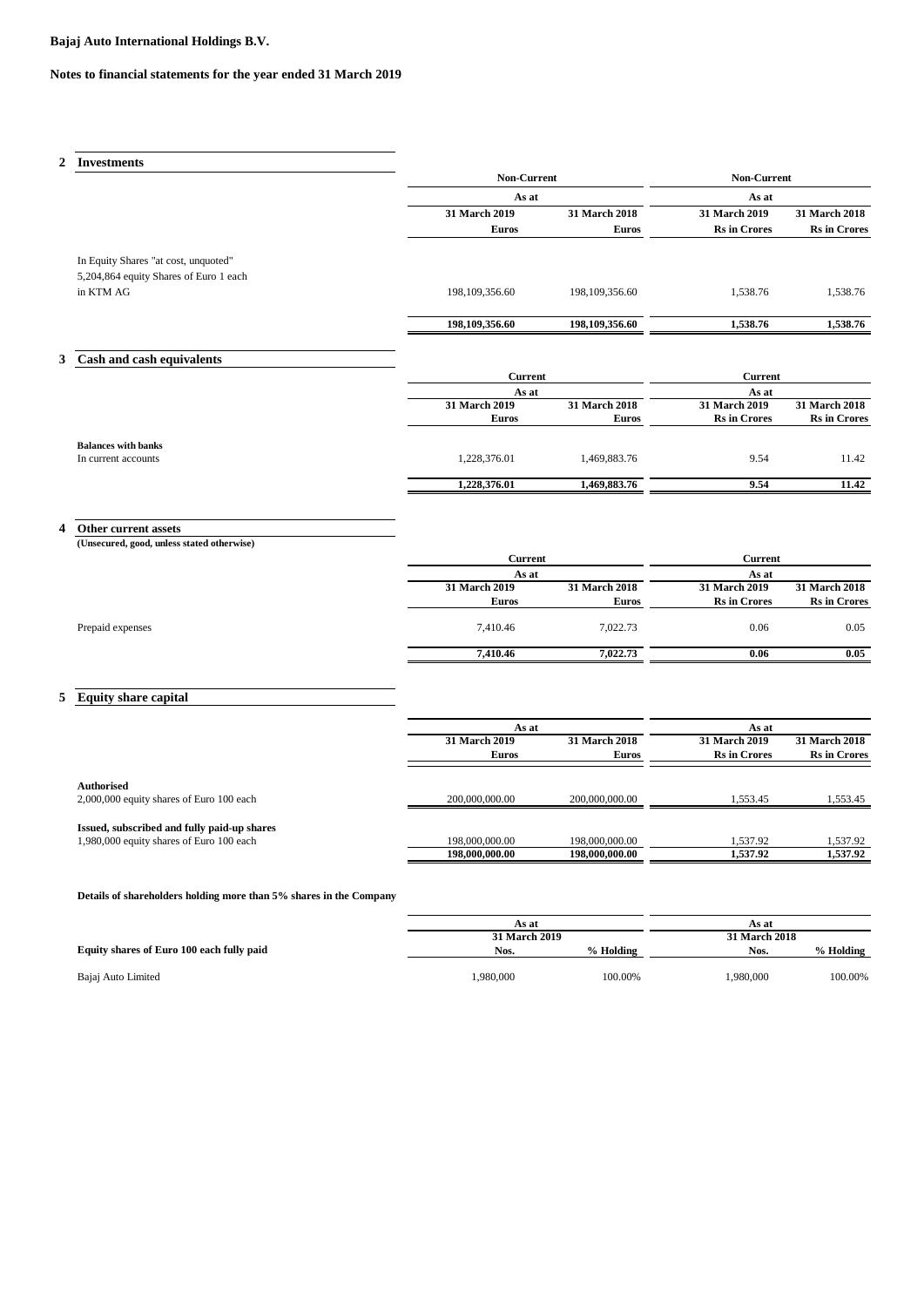### **6 Other equity**

|                                         | As at<br>31 March 2019   | 31 March 2018            | As at<br>31 March 2019 | 31 March 2018       |
|-----------------------------------------|--------------------------|--------------------------|------------------------|---------------------|
|                                         | <b>Euros</b>             | <b>Euros</b>             | <b>Rs</b> in Crores    | <b>Rs</b> in Crores |
| <b>Retained earnings</b>                |                          |                          |                        |                     |
| Balance as at the beginning of the year | 1,582,088.55             | 10,547,487.79            | 12.28                  | 81.92               |
| Profit for the year                     | 11,635,157.08            | 10,339,600.76            | 90.36                  | 80.31               |
| Less: Appropriations                    | $\overline{\phantom{a}}$ | $\overline{\phantom{a}}$ |                        |                     |
| Interim dividend                        | 11,880,000.00            | 19,305,000.00            | 92.27                  | 149.95              |
| Total appropriations                    | 11.880.000.00            | 19,305,000.00            | 92.27                  | 149.95              |
| Balance in retained earnings            | 1,337,245.63             | 1.582.088.55             | 10.37                  | 12.28               |
|                                         | 1,337,245.63             | 1.582.088.55             | 10.37                  | 12.28               |

### **7 Other current liabilities**

| <b>31 March 2019</b> | <b>31 March 2018</b> | 31 March 2019       | 31 March 2018       |
|----------------------|----------------------|---------------------|---------------------|
|                      |                      |                     |                     |
| <b>Euros</b>         | <b>Euros</b>         | <b>Rs</b> in Crores | <b>Rs</b> in Crores |
|                      |                      |                     |                     |
| 7.897.44             | 4,174.54             | 0.06                | 0.03                |
| 7.897.44             | 4,174.54             | 0.06                | 0.03                |
|                      |                      |                     |                     |

### **8 Revenue from operations**

|                                                                                                  | As at                                  |                           | As at                             |                      |
|--------------------------------------------------------------------------------------------------|----------------------------------------|---------------------------|-----------------------------------|----------------------|
|                                                                                                  | 31 March 2019                          | <b>31 March 2018</b>      | 31 March 2019                     | <b>31 March 2018</b> |
|                                                                                                  | <b>Euros</b>                           | <b>Euros</b>              | <b>Rs</b> in Crores               | <b>Rs</b> in Crores  |
| Other operating revenue<br>Dividend income on investments<br>Interest received on Loan to KTM AG | 11,710,944<br>$\overline{\phantom{a}}$ | 10,409,728.00<br>1,250.00 | 90.96<br>$\overline{\phantom{a}}$ | 80.85<br>0.01        |
|                                                                                                  | 11,710,944.00                          | 10,410,978.00             | 90.96                             | 80.86                |
|                                                                                                  | 11,710,944.00                          | 10,410,978.00             | 90.96                             | 80.86                |

### **9 Other expenses**

|                              |                                      | As at                         |                                      |                                             |
|------------------------------|--------------------------------------|-------------------------------|--------------------------------------|---------------------------------------------|
|                              | <b>31 March 2019</b><br><b>Euros</b> | 31 March 2018<br><b>Euros</b> | 31 March 2019<br><b>Rs</b> in Crores | <b>31 March 2018</b><br><b>Rs</b> in Crores |
| Legal & Professional charges | 11,346.14                            | 14,787.49                     | 0.09                                 | 0.11                                        |
| <b>Bank Charges</b>          | 4,657.70                             | 3,599.70                      | 0.04                                 | 0.03                                        |
| Directors Fees               | 7,413.12                             | 5,261.27                      | 0.06                                 | 0.04                                        |
| <b>Management Fees</b>       | 52,369.96                            | 47.728.78                     | 0.41                                 | 0.37                                        |
|                              | 75,786.92                            | 71,377,24                     | 0.60                                 | 0.55                                        |

### **10 Earnings Per Share (EPS)**

|                                                                                  | As at          |                | As at         |               |
|----------------------------------------------------------------------------------|----------------|----------------|---------------|---------------|
|                                                                                  | 31 March 2019  | 31 March 2018  | 31 March 2019 | 31 March 2018 |
| a. Profit for the year (Euro)                                                    | 11.635.157.08  | 10.339,600.76  | 90.37         | 80.31         |
| Weighted average number of shares outstanding during the year (Nos)              | 1,980,000      | 1,980,000      | 1,980,000     | 1.980.000     |
| b. Earnings per share (Basic and Diluted) [Euro ]<br>Face value per share (Euro) | 5.88<br>100.00 | 5.22<br>100.00 | 456.41        | 405.61        |
|                                                                                  |                |                |               |               |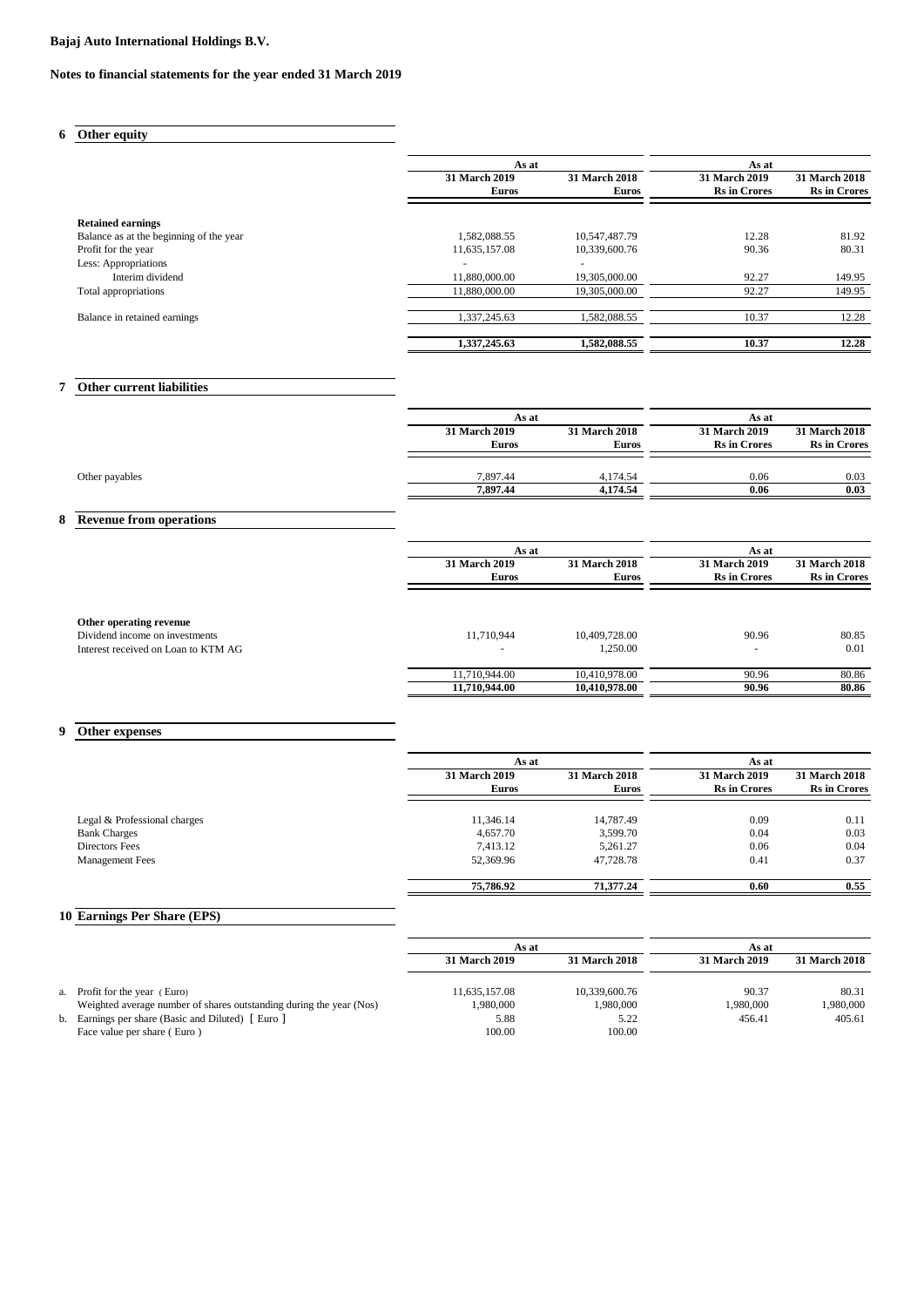### **Notes to financial statements for the year ended 31 March 2019**

|    |                        | 11 Disclosure of transactions with related parties as required by the Indian Accounting Standard 24 |                          |                            |                          |                    |                          |                     |                          |                     |
|----|------------------------|-----------------------------------------------------------------------------------------------------|--------------------------|----------------------------|--------------------------|--------------------|--------------------------|---------------------|--------------------------|---------------------|
|    |                        |                                                                                                     |                          |                            |                          |                    |                          |                     |                          |                     |
|    |                        |                                                                                                     |                          |                            |                          |                    |                          |                     |                          |                     |
|    |                        |                                                                                                     |                          | 2018-19                    |                          | 2017-18            |                          | 2018-19             |                          | 2017-18             |
|    | Name of related        | <b>Nature of transaction</b>                                                                        | <b>Transaction value</b> | <b>Outstanding amounts</b> | <b>Transaction value</b> | <b>Outstanding</b> | <b>Transaction value</b> | Outstanding         | <b>Transaction value</b> | Outstanding         |
|    | party and              |                                                                                                     |                          | carried in the Balance     |                          | amounts carried in |                          | amounts carried in  |                          | amounts carried in  |
|    | Nature of              |                                                                                                     |                          | Sheet                      |                          | the Balance Sheet  |                          | the Balance Sheet   |                          | the Balance Sheet   |
|    | relationship           |                                                                                                     |                          |                            |                          |                    |                          |                     |                          |                     |
|    |                        |                                                                                                     |                          |                            |                          |                    |                          |                     |                          |                     |
|    |                        |                                                                                                     | Euro                     | Euro                       | Euro                     | Euro               | <b>Rs in Crores</b>      | <b>Rs in Crores</b> | <b>Rs in Crores</b>      | <b>Rs in Crores</b> |
|    |                        |                                                                                                     |                          |                            |                          |                    |                          |                     |                          |                     |
|    |                        |                                                                                                     |                          |                            |                          |                    |                          |                     |                          |                     |
| A  | <b>Holding Company</b> |                                                                                                     |                          |                            |                          |                    |                          |                     |                          |                     |
|    |                        |                                                                                                     |                          |                            |                          |                    |                          |                     |                          |                     |
|    |                        | Bajaj Auto Limited Contribution to equity                                                           |                          | 198,000,000.00             |                          | 198,000,000        |                          | 1,537.92            |                          | 1,537.92            |
|    |                        | (1.980.000 shares of Euro 100 each)                                                                 |                          |                            |                          |                    |                          |                     |                          |                     |
|    |                        |                                                                                                     |                          |                            |                          |                    |                          |                     |                          |                     |
|    |                        | Interim Dividend Paid                                                                               | 11,880,000               |                            | 19,305,000               |                    | 92.27                    |                     | 149.95                   |                     |
|    |                        |                                                                                                     |                          |                            |                          |                    |                          |                     |                          |                     |
| lв | Associate              |                                                                                                     |                          |                            |                          |                    |                          |                     |                          |                     |
|    |                        |                                                                                                     |                          |                            |                          |                    |                          |                     |                          |                     |
|    | KTM AG                 | Investment [ 5,204,864 Shares of Euro 1 each]                                                       |                          | 198,109,357                |                          | 198,109,357        |                          | 1.538.76            |                          | 1.538.76            |
|    |                        | Dividend Received                                                                                   | 11,710,944               |                            | 10,409,728               |                    | 90.96                    |                     | 80.85                    |                     |
|    |                        | Loan refunded                                                                                       |                          |                            | 10,000,000               |                    |                          |                     | 77.67                    |                     |
|    |                        | Interest on Loan                                                                                    |                          |                            | 1,250                    |                    |                          |                     | 0.01                     |                     |
|    |                        |                                                                                                     |                          |                            |                          |                    |                          |                     |                          |                     |
|    |                        |                                                                                                     |                          |                            |                          |                    |                          |                     |                          |                     |
|    |                        |                                                                                                     |                          |                            |                          |                    |                          |                     |                          |                     |
|    |                        |                                                                                                     |                          |                            |                          |                    |                          |                     |                          |                     |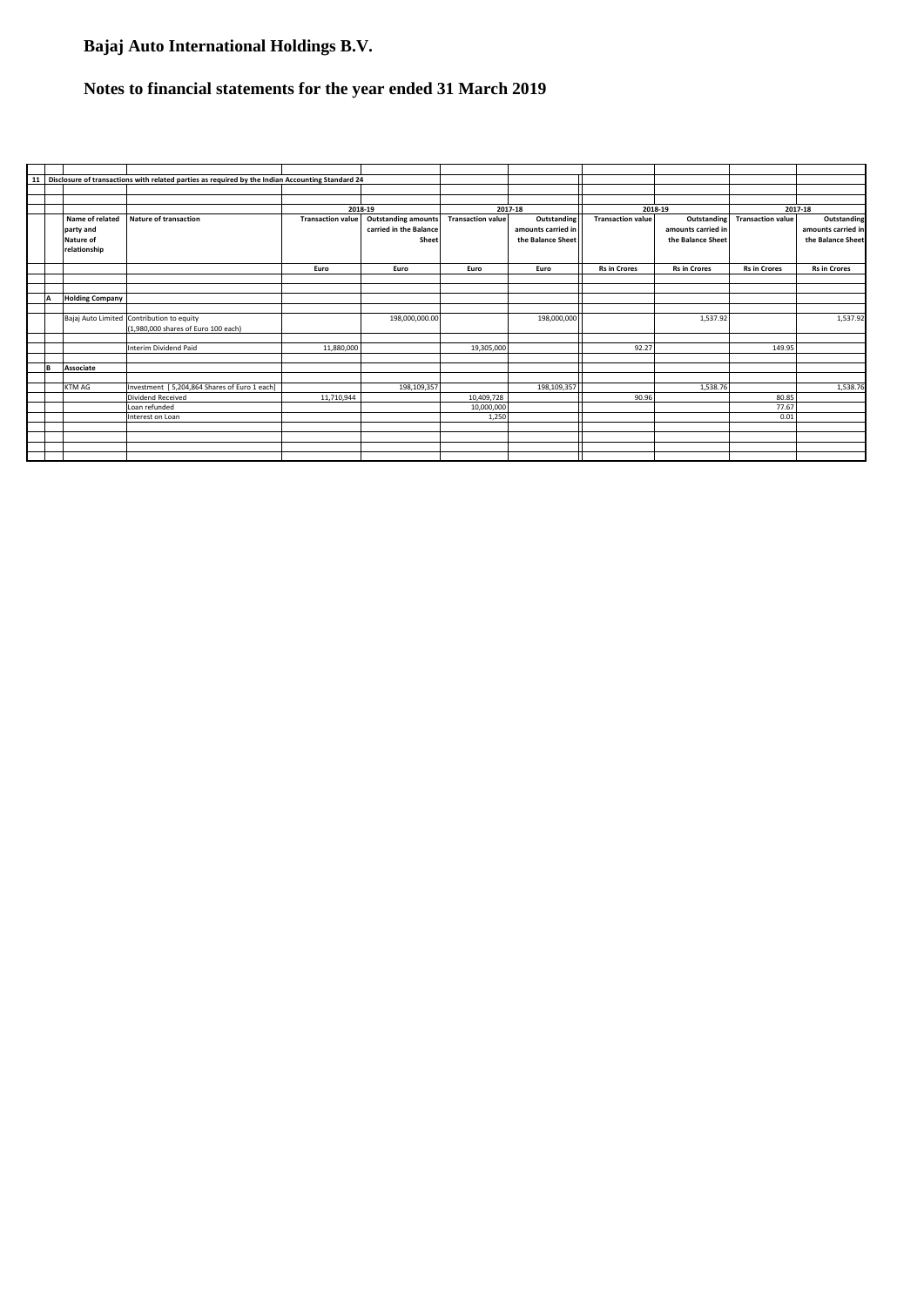### **Notes to financial statements for the year ended 31 March 2019**

**12** In absence of taxable profits as per applicable law, no provision for tax has been made

### **13 Previous year figures**

Previous year figures have been regrouped wherever necessary to make them comparable with those of the current year.

As per our report of even date

For S R B C & Co LLP On behalf of the Board of Directors Chartered Accountants IQEQ Management (Netherlands) B.V. Mark Arends Firm Registration Number: 324982E/E300003 Managing Director A Managing Director A

per Arvind Sethi S. Ravikumar R.J. Knunz Partner Managing Director B Managing Director B Managing Director B Membership Number: 89802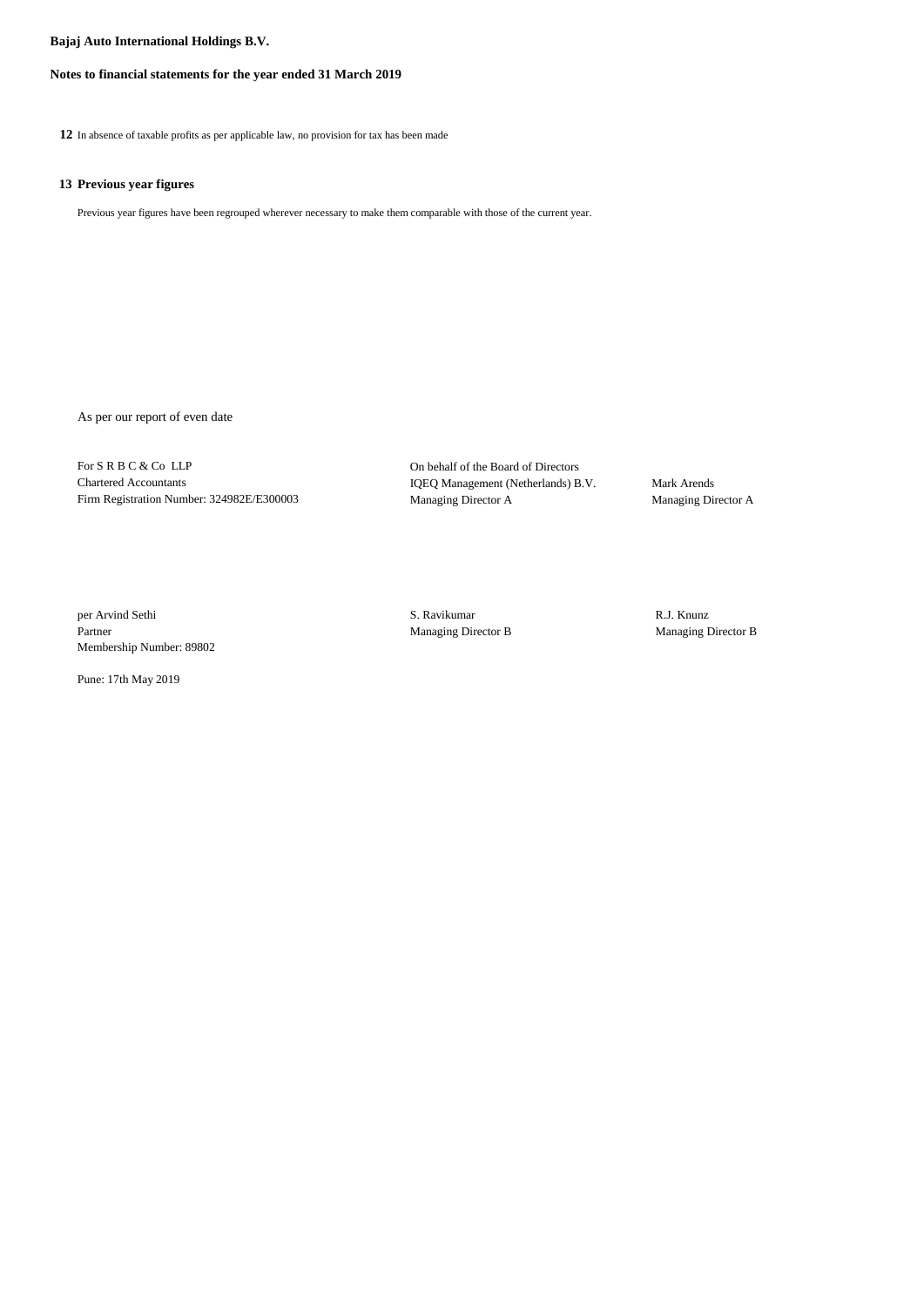#### **BAJAJ AUTO INTERNATIONAL HOLDINGS B.V. CONSOLIDATED BALANCE SHEET AS AT 31 MARCH 2019**

|                                      |                |                     | Euros               |                     | <b>Rs</b> in Crores |
|--------------------------------------|----------------|---------------------|---------------------|---------------------|---------------------|
| <b>Particulars</b>                   | Note No.       | As at 31 March 2019 | As at 31 March 2018 | As at 31 March 2019 | As at 31 March 2018 |
| <b>ASSETS</b>                        |                |                     |                     |                     |                     |
| Non-current assets                   |                |                     |                     |                     |                     |
| Financial assets                     |                |                     |                     |                     |                     |
| Investments                          | $\overline{c}$ | 264, 265, 031.29    | 233,965,475.83      | 2,052.61            | 1,817.26            |
|                                      |                | 264,265,031.29      | 233,965,475.83      | 2,052.61            | 1,817.26            |
| Goodwill on investment in associates |                | 78,998,488.00       | 78,998,488.00       | 613.60              | 613.60              |
|                                      |                |                     |                     |                     |                     |
| <b>Current assets</b>                |                |                     |                     |                     |                     |
| Financial assets                     |                |                     |                     |                     |                     |
| Cash and cash equivalents            | 3              | 1,228,376.01        | 1,469,883.76        | 9.54                | 11.42               |
|                                      |                |                     |                     |                     |                     |
| Other current assets                 | $\overline{4}$ | 7,410.46            | 7,022.73            | 0.06                | 0.05                |
|                                      |                | 1,235,786.47        | 1,476,906.49        | 9.60                | 11.47               |
| <b>Total</b>                         |                | 344,499,305.76      | 314,440,870.32      | 2,675.81            | 2,442.33            |
| <b>EQUITY AND LIABILITIES</b>        |                |                     |                     |                     |                     |
| Equity                               |                |                     |                     |                     |                     |
| Equity share capital                 | 5              | 198,000,000.00      | 198,000,000.00      | 1,537.92            | 1,537.92            |
| Other equity                         | 6              | 146,491,408.32      | 116,436,695.78      | 1,137.83            | 904.40              |
|                                      |                | 344,491,408.32      | 314,436,695.78      | 2,675.75            | 2,442.30            |
| <b>Current liabilities</b>           |                |                     |                     |                     |                     |
| <b>Financial liabilities</b>         |                |                     |                     |                     |                     |
| Other current liabilities            | $\tau$         | 7,897.44            | 4,174.54            | 0.06                | 0.03                |
|                                      |                | 7,897.44            | 4,174.54            | 0.06                | 0.03                |
| <b>Total</b>                         |                | 344,499,305.76      | 314,440,870.32      | 2,675.81            | 2,442.33            |

Summary of significant accounting policies followed by the Company 1

The accompanying notes are an integral part of the consolidated financial statements

As per our report of even date

For S R B C & Co LLP<br>Chartered Accountants Mark Arends (Netherlands) B.V. Mark Arends (Netherlands) B.V. Mark Arends Firm Registration Number: 324982E/E300003 Managing Director A Managing Director A

per Arvind Sethi S. Ravikumar R.J. Knunz Partner Managing Director B Managing Director B per Arvind Sethi<br>Partner<br>Membership Number: 89802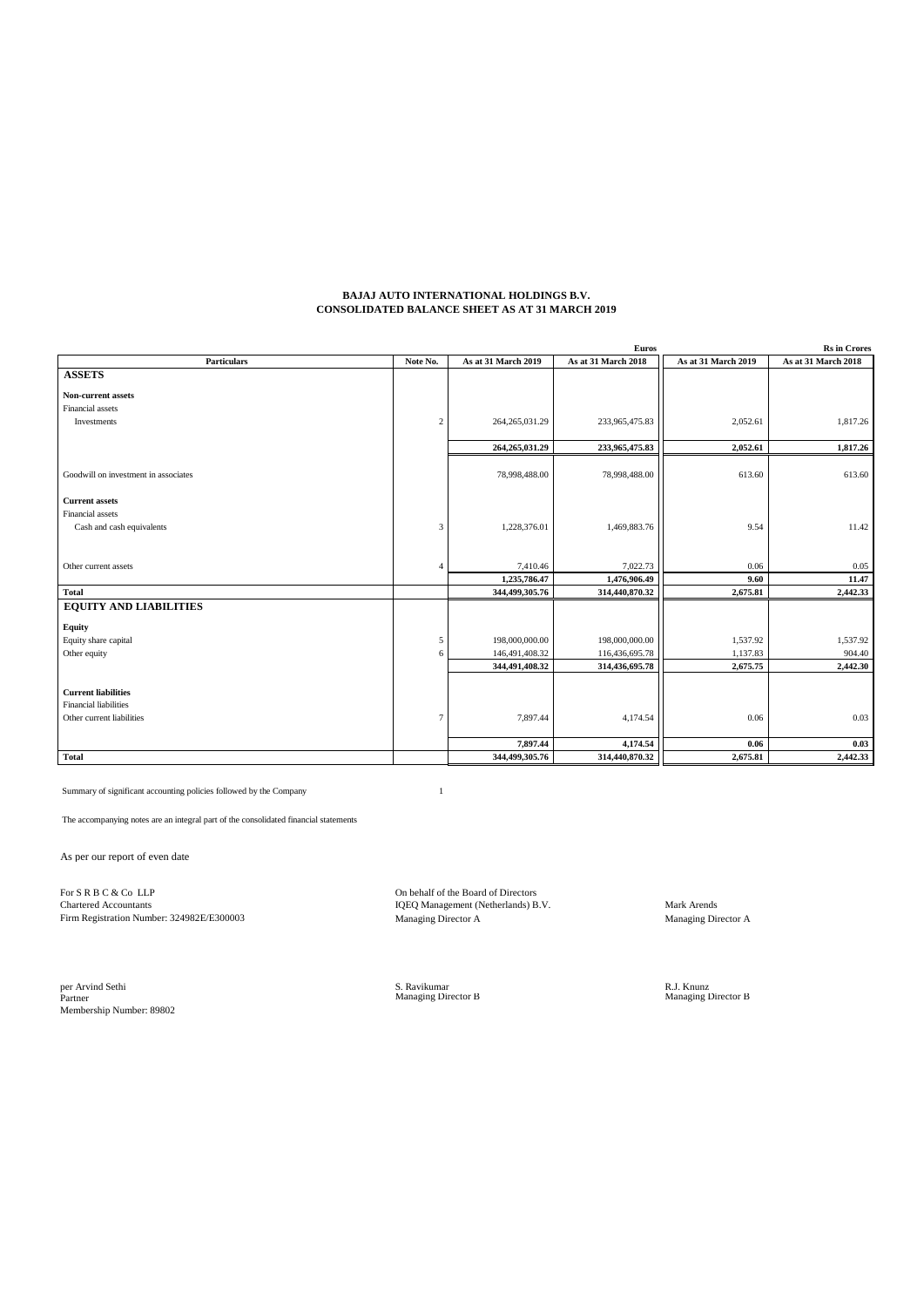### **BAJAJ AUTO INTERNATIONAL HOLDINGS B.V.**

### **CONSOLIDATED STATEMENT OF PROFIT AND LOSS FOR THE YEAR ENDED 31 MARCH 2019**

|                                                                                                                             |             |                                    | <b>Euros</b>                       |                                    | <b>Rs</b> in Crores                |
|-----------------------------------------------------------------------------------------------------------------------------|-------------|------------------------------------|------------------------------------|------------------------------------|------------------------------------|
| <b>Particulars</b>                                                                                                          | Note No.    | <b>Year ended</b><br>31 March 2019 | <b>Year ended</b><br>31 March 2018 | <b>Year ended</b><br>31 March 2019 | <b>Year ended</b><br>31 March 2018 |
| Other operating revenue                                                                                                     |             | ٠                                  | 1,250.00                           | ٠                                  | 0.01                               |
| Revenue from operations                                                                                                     | $\,$ 8 $\,$ | ÷,                                 | 1,250.00                           | ä,                                 | 0.01                               |
| <b>Total income</b>                                                                                                         |             | $\blacksquare$                     | 1,250.00                           | $\overline{\phantom{a}}$           | 0.01                               |
| <b>Expenses</b>                                                                                                             |             |                                    |                                    |                                    |                                    |
| Other expenses                                                                                                              | 9           | 75,786.92                          | 71,377.24                          | 0.60                               | 0.55                               |
| <b>Total expenses</b>                                                                                                       |             | 75,786.92                          | 71,377.24                          | 0.60                               | 0.55                               |
|                                                                                                                             |             |                                    |                                    |                                    |                                    |
| Profit before tax                                                                                                           |             | (75, 786.92)                       | (70, 127.24)                       | (0.60)                             | (0.54)                             |
| Tax expense                                                                                                                 |             |                                    | $\overline{a}$                     | $\overline{a}$                     | ÷                                  |
| Profit after tax                                                                                                            |             | (75, 786.92)                       | (70, 127.24)                       | (0.60)                             | (0.54)                             |
| Share of profits From Associates                                                                                            |             | 43,054,231.87                      | 37,839,769.22                      | 334.41                             | 293.91                             |
| Profit for the year                                                                                                         |             | 42,978,444.95                      | 37,769,641.98                      | 333.81                             | 293.37                             |
| Other comprehensive income                                                                                                  |             |                                    |                                    |                                    |                                    |
| Items that will not be reclassified to profit or loss                                                                       |             |                                    |                                    |                                    |                                    |
| Actuarial gains/(losses) of defined benefit plans - share of associate<br>Items that will be reclassified to profit or loss |             | (400, 716.50)                      | 80,143.40                          | (3.11)                             | 0.62                               |
| Other adjustments - share of associate                                                                                      |             | (643, 015.91)                      | 1,398,527.50                       | (4.99)                             | 10.86                              |
| Other comprehensive income (net of tax)                                                                                     |             | (1,043,732.41)                     | 1,478,670.90                       | (8.11)                             | 11.49                              |
| Total comprehensive income for the year                                                                                     |             | 41,934,712.54                      | 39,248,312.88                      | 325.70                             | 304.86                             |
| Basic and diluted Earnings per share (in Euro)<br>(Nominal value per share Euro 100)                                        | 10          | 21.71                              | 19.08                              | 1,685.96                           | 1,481.67                           |

Summary of significant accounting policies followed by the Company 1

The accompanying notes are an integral part of the consolidated financial statements

As per our report of even date

For S R B C & Co LLP<br>
IQEQ Management (Netherlands) B.V.<br>
Managing Director A<br>
Managing Director A<br>
Managing Director A<br>
Managing Director A  $Chartered$   $Acc$ ountants Firm Registration Number: 324982E/E300003

Per Arvind Sethi **Samuel Sethi S. Ravikumar S. Ravikumar** S. Ravikumar **R.J. Knunz** R.J. Knunz<br>Partner Managing Director B Managing Director B Managing Director B Managing Director B Membership Number: 89802

Pune: 17th May 2019

On behalf of the Board of Directors

Managing Director B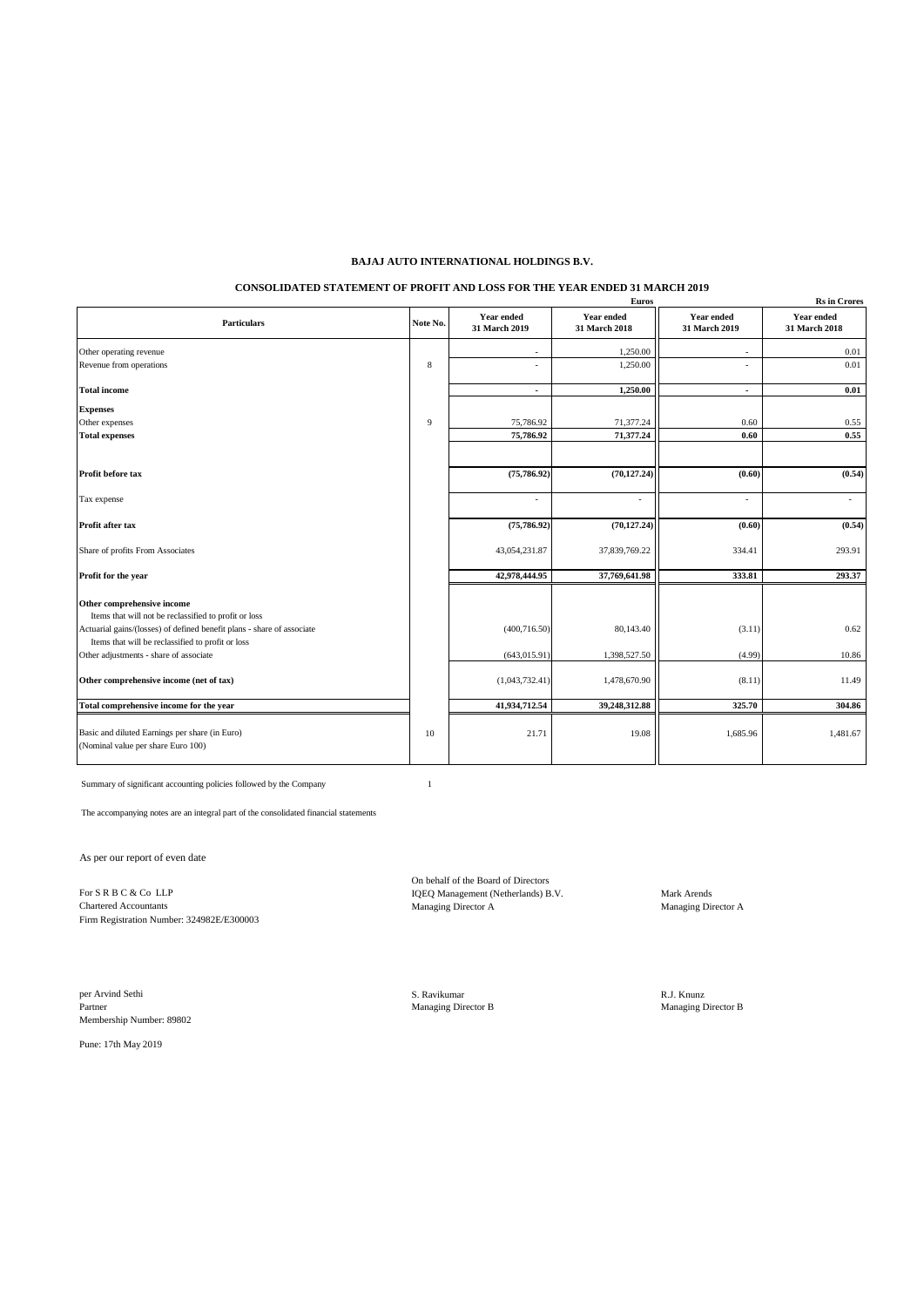### **BAJAJ AUTO INTERNATIONAL HOLDINGS B.V.**

### **STATEMENT OF CHANGES IN EQUITY FOR THE YEAR ENDED 31 MARCH 2019**

### **A. Equity share capital**

|                                                                                 |                    |                                    | <b>Euros</b>                |                                    | <b>Rs</b> in Crores                |
|---------------------------------------------------------------------------------|--------------------|------------------------------------|-----------------------------|------------------------------------|------------------------------------|
| <b>Particulars</b>                                                              | <b>Note</b><br>No. | <b>Year ended</b><br>31 March 2019 | Year ended<br>31 March 2018 | <b>Year ended</b><br>31 March 2019 | <b>Year ended</b><br>31 March 2018 |
| At the beginning of the year<br>Changes in equity share capital during the year |                    | 198,000,000,00                     | 198,000,000,00              | 1.537.92<br>-                      | 1,537.92                           |
| At the end of the year                                                          |                    | 198,000,000,00                     | 198,000,000,00              | 1.537.92                           | 1,537.92                           |
|                                                                                 |                    |                                    |                             |                                    |                                    |
|                                                                                 |                    |                                    |                             |                                    |                                    |

### **B. Other equity**

|                                                                | <b>Euros</b>       |                          |                             |                                 |                             |                          |                           |  |
|----------------------------------------------------------------|--------------------|--------------------------|-----------------------------|---------------------------------|-----------------------------|--------------------------|---------------------------|--|
| <b>Particulars</b>                                             | <b>Note</b><br>No. |                          | <b>Reserves and surplus</b> | <b>Total other equity</b>       | <b>Reserves and surplus</b> |                          | <b>Total other equity</b> |  |
|                                                                |                    | <b>General Reserve</b>   | <b>Retained earnings</b>    |                                 | <b>General Reserve</b>      | <b>Retained earnings</b> |                           |  |
| Balance as at 31 March 2017                                    | 6                  | 656,176.29               | 95.837.206.61               | 96,493,382.90                   | 5.10                        | 744.39                   | 749.49                    |  |
|                                                                |                    |                          |                             |                                 |                             |                          |                           |  |
| Profit for the year                                            |                    |                          | 37,769,641.98               | 37,769,641.98                   | ٠                           | 293.37                   | 293.37                    |  |
| Other comprehensive income (net of tax)                        |                    | 1.478.670.90             |                             | 1,478,670.90                    | 11.49                       |                          | 11.49                     |  |
| Total comprehensive income for the year ended 31 March 2018    |                    | 1,478,670.90             | 37,769,641.98               | 39,248,312.88                   | 11.49                       | 293.37                   | 304.86                    |  |
| Interim dividend, declared and paid during the year            |                    | $\overline{\phantom{a}}$ | (19,305,000.00)             | (19,305,000.00)                 |                             | (149.95)                 | (149.95)                  |  |
| Balance as at 31 March 2018                                    | 6                  | 2,134,847.19             | 114,301,848.59              | 116,436,695.78                  | 16.59                       | 887.81                   | 904.40                    |  |
| Profit for the year<br>Other comprehensive income (net of tax) |                    | (1,043,732.41)           | 42,978,444.95               | 42,978,444.95<br>(1,043,732.41) | (8.11)                      | 333.81                   | 333.81<br>(8.11)          |  |
| Total comprehensive income for the year ended 31 March 2019    |                    | (1,043,732.41)           | 42,978,444.95               | 41,934,712.54                   | (8.11)                      | 333.81                   | 325.70                    |  |
| Interim dividend, declared and paid during the year            |                    | $\overline{\phantom{a}}$ | (11,880,000.00)             | (11,880,000.00)                 | ٠                           | (92.27)                  | (92.27)                   |  |
| Balance as at 31 March 2019                                    | 6                  | 1,091,114.78             | 145,400,293.54              | 146,491,408.32                  | 8.48                        | 1,129.35                 | 1,137.83                  |  |

Summary of significant accounting policies followed by the Company 1

 The accompanying notes are an integral part of the consolidated financial statements

As per our report of even date

For S R B C & Co LLP Constants Chartered Accountants (Chartered Accountants Chartered Accountants (CHC) Duble (CHC) Nanagement (Netherlands) B Firm Registration Number: 324982E/E300003 Managing Director A Managing Director A Managing Director A

Charter Chartered Accountants IQEQ Management (Netherlands) B.V. Mark Arends Managing Director A

Per Arvind Sethi **S. Ravikumar** S. Ravikumar S. Ravikumar S. Ravikumar R.J. Knunz R.J. Knunz R.J. Knunz Partner Company of the Managing Director B Company Managing Director B Company Managing Director B Company Managing Di Partner Managing Director B Membership Number: 89802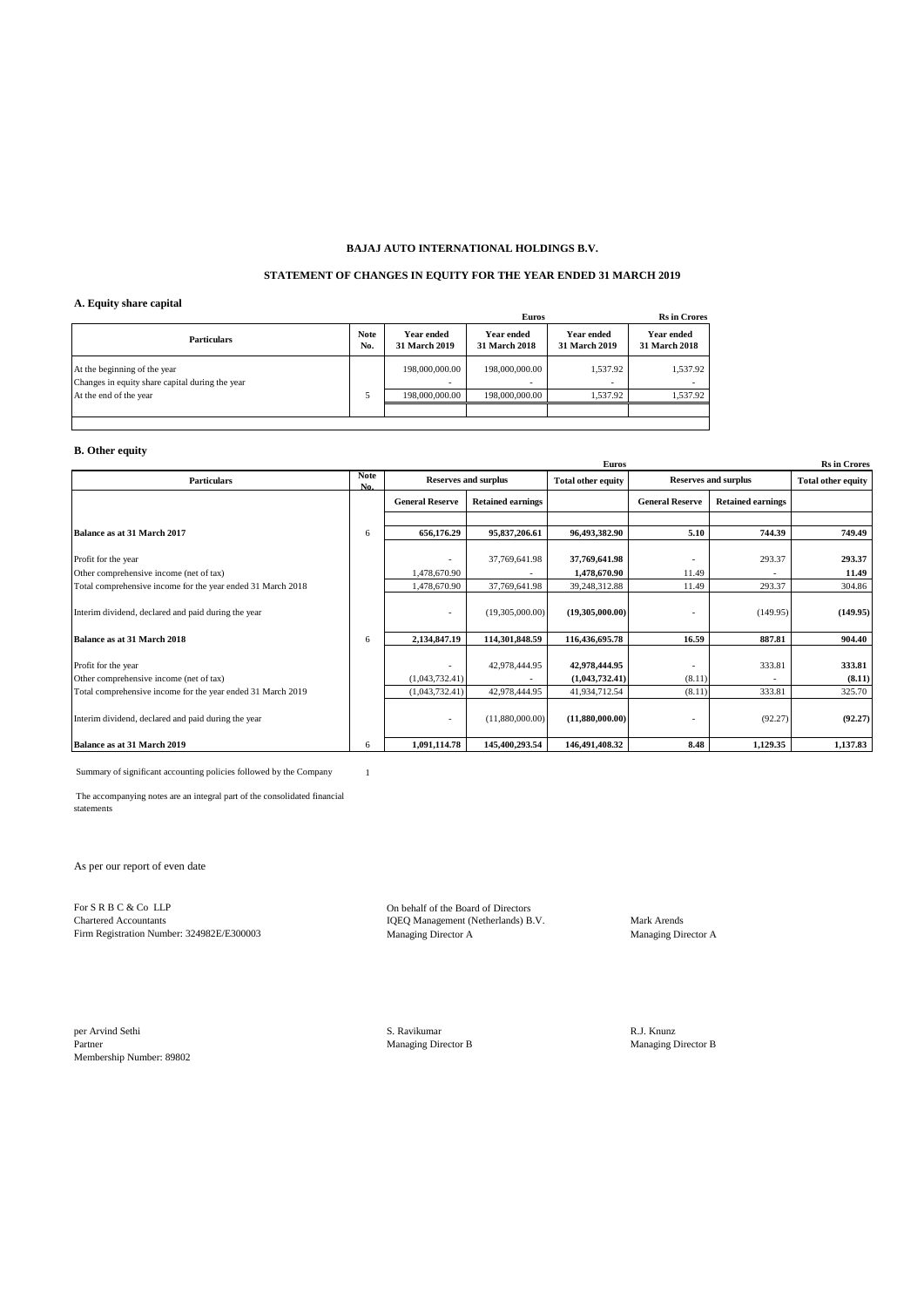#### **BAJAJ AUTO INTERNATIONAL HOLDINGS B.V. STATEMENT OF CASH FLOWS**

|         | <b>Particulars</b>                                                 |                                | For the year ended              |                                |                                    |                  | For the year ended |                  |                    |  |
|---------|--------------------------------------------------------------------|--------------------------------|---------------------------------|--------------------------------|------------------------------------|------------------|--------------------|------------------|--------------------|--|
|         |                                                                    |                                | 31 March 2019                   |                                | 31 March 2018                      |                  | 31 March 2019      |                  | 31 March 2018      |  |
|         | A. Operating activities                                            |                                |                                 |                                |                                    |                  |                    |                  |                    |  |
|         | Profit before tax                                                  |                                | 42.978.444.95                   |                                | 37,769,641.98                      |                  | 333.81             |                  | 293.37             |  |
|         | Adjustments:<br>Less:                                              |                                |                                 |                                |                                    |                  |                    |                  |                    |  |
|         | i) Investment income included in above:<br>Interest income on Loan |                                |                                 | 1,250.00                       |                                    |                  |                    | 0.01             |                    |  |
|         | Share of profits from associates                                   | 43,054,231.87<br>43.054.231.87 |                                 | 37,839,769.22<br>37,841,019.22 |                                    | 334.41<br>334.41 |                    | 293.91<br>293.92 |                    |  |
|         |                                                                    |                                | (43,054,231.87)<br>(75, 786.92) |                                | (37, 841, 019.22)<br>(71, 377, 24) |                  | (334.41)<br>(0.60) |                  | (293.92)<br>(0.55) |  |
|         | Change in assets and liabilities                                   |                                |                                 |                                |                                    |                  |                    |                  |                    |  |
|         | i) Other current assets                                            | (387.73)                       |                                 | (2,114.36)                     |                                    |                  |                    | (0.02)           |                    |  |
|         | ii) Liabilities and provisions                                     | 3,722.90                       | 3,335.17                        | (7,902.47)                     | (10,016.83)                        | 0.03             | 0.03               | (0.06)           | (0.08)             |  |
|         | Net cash from operating activities before income-tax               |                                | (72, 451.75)                    |                                | (81, 394.07)                       |                  | (0.57)             |                  | (0.63)             |  |
|         | Net cash from operating activities                                 |                                | (72, 451, 75)                   |                                | (81, 394.07)                       |                  | (0.57)             |                  | (0.63)             |  |
|         | <b>B.</b> Investing activities                                     |                                |                                 |                                |                                    |                  |                    |                  |                    |  |
|         | i) Repayment of loan by KTM                                        | a.                             |                                 | 10,000,000.00<br>10,000,000.00 |                                    | $\sim$           |                    | 77.67<br>77.67   |                    |  |
|         | ii) Investment income                                              |                                |                                 |                                |                                    |                  |                    |                  |                    |  |
|         | Interest income on Loan<br>Dividend received from KTM AG           | 11,710,944.00                  |                                 | 1,250.00<br>10,409,728.00      |                                    | 90.96            |                    | 0.01<br>80.85    |                    |  |
|         |                                                                    | 11.710.944.00                  |                                 | 10,410,978.00                  |                                    | 90.96            |                    | 80.86            |                    |  |
|         | (Increase) / decrease in interest receivable                       | 11,710,944.00                  |                                 | 16,666.67<br>10,427,644.67     |                                    | 90.96            |                    | 0.13<br>80.99    |                    |  |
|         | Net cash from investing activities                                 |                                | 11,710,944.00                   |                                | 20,427,644.67                      |                  | 90.96              |                  | 158.66             |  |
|         | C. Financing activities                                            |                                |                                 |                                |                                    |                  |                    |                  |                    |  |
|         |                                                                    |                                |                                 |                                |                                    |                  |                    |                  |                    |  |
|         | i) Dividend paid                                                   |                                | (11,880,000.00)                 |                                | (19,305,000.00)                    |                  | (92.27)            |                  | (149.95)           |  |
|         | Net cash from financing activities                                 |                                | (11,880,000.00)                 |                                | (19,305,000.00)                    |                  | (92.27)            |                  | (149.95)           |  |
| $A+B+C$ | Net change in cash and cash equivalents                            |                                | (241, 507, 75)                  |                                | 1,041,250.60                       |                  | (1.88)             |                  | 8.08               |  |
|         | Cash and cash equivalents at the beginning of the year             |                                | 1,469,883.76                    |                                | 428,633.16                         |                  | 11.42              |                  | 3.34               |  |
|         | Cash and cash equivalents at the end of the year                   |                                | 1,228,376.01                    |                                | 1.469.883.76                       |                  | 9.54               |                  | 11.42              |  |
|         |                                                                    |                                | ٠                               |                                |                                    |                  | ٠                  |                  |                    |  |

As per our report of even date

For S R B C & Co LLP IQEQ Management (Netherlands) B.V. Mark Arends Mark Arends (Netherlands) and Managing Director A Managing Director A Managing Director A<br>Firm Registration Number: 324982E/E300003 Managing Director A (N

On behalf of the Board of Directors<br>IQEQ Management (Netherlands) B.V.<br>Managing Director A

Arvind Sethi R.J. Knunz<br>Partner Managing Director B Managing Director B Managing Director B Managing Director B<br>Membership Number: 89802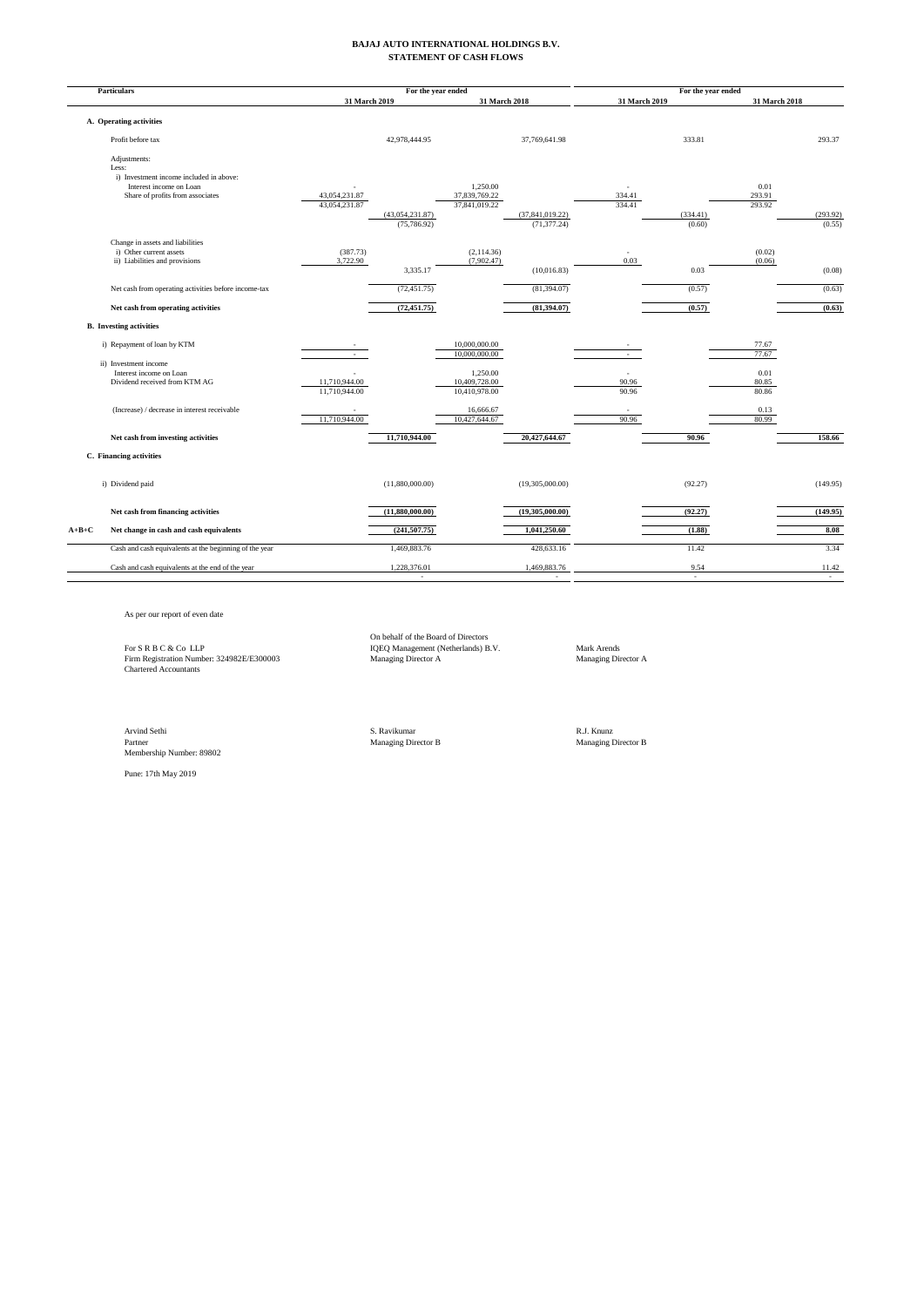Notes to Financial statements for the year ended March 2019

The financial statements have been prepared in Euro. Also the audit report is based on figures in Euro. For the purpose of user, the financial statements and notes as on 31 March 2019 & 2018 have been converted in Indian Rupees at following exchange rate as on 31 March 2019.

1 Euro = Rs. 77.6725

### **Background**

Bajaj Auto International Holdings B.V. ("the Company") is a Netherlands based wholly owned subsidiary of Bajaj Auto Limited (BAL) incorporated on 25 October 2007 with the object, interalia, of carrying out investments in ventures abroad.

The consolidated financial statements comprise financial statements of the Company and its associates for the year ended 31 March 2019.

The consolidated financial statements include results of the associates of the Company, consolidated in accordance with Ind AS 28 "Investment in Associates and Joint Ventures".

| Name of the company | Country of<br>Incorporation | % Shareholding<br>of the Company | <b>Consolidated</b> |
|---------------------|-----------------------------|----------------------------------|---------------------|
|                     |                             |                                  | as                  |
| KTM AG              | Austria                     | 47.99%                           | Associate           |

### **1) Summary of significant accounting policies followed by the Company**

### **Basis of preparation**

These financial statements have been prepared in accordance with Indian Accounting Standards (Ind AS) notified under Section 133 of the Companies Act, 2013 (the "Act") read together with the Companies (Indian Accounting Standards) Rules, 2015, as amended from time to time and other relevant provisions of the Act, on an accrual basis.

The financial statements have been prepared on a historical cost basis.

All assets and liabilities have been classified as current or non-current as per the Company's normal operating cycle. Based on the nature of operations and the time between the acquisition of assets for processing and their realisation in cash and cash equivalents, the Company has ascertained its operating cycle as 12 months for the purpose of current or non-current classification of assets and liabilities.

### **Significant accounting policies**

This note provides a list of the significant accounting policies adopted in the preparation of these financial statements. These policies have been consistently applied to all the years presented, unless otherwise stated.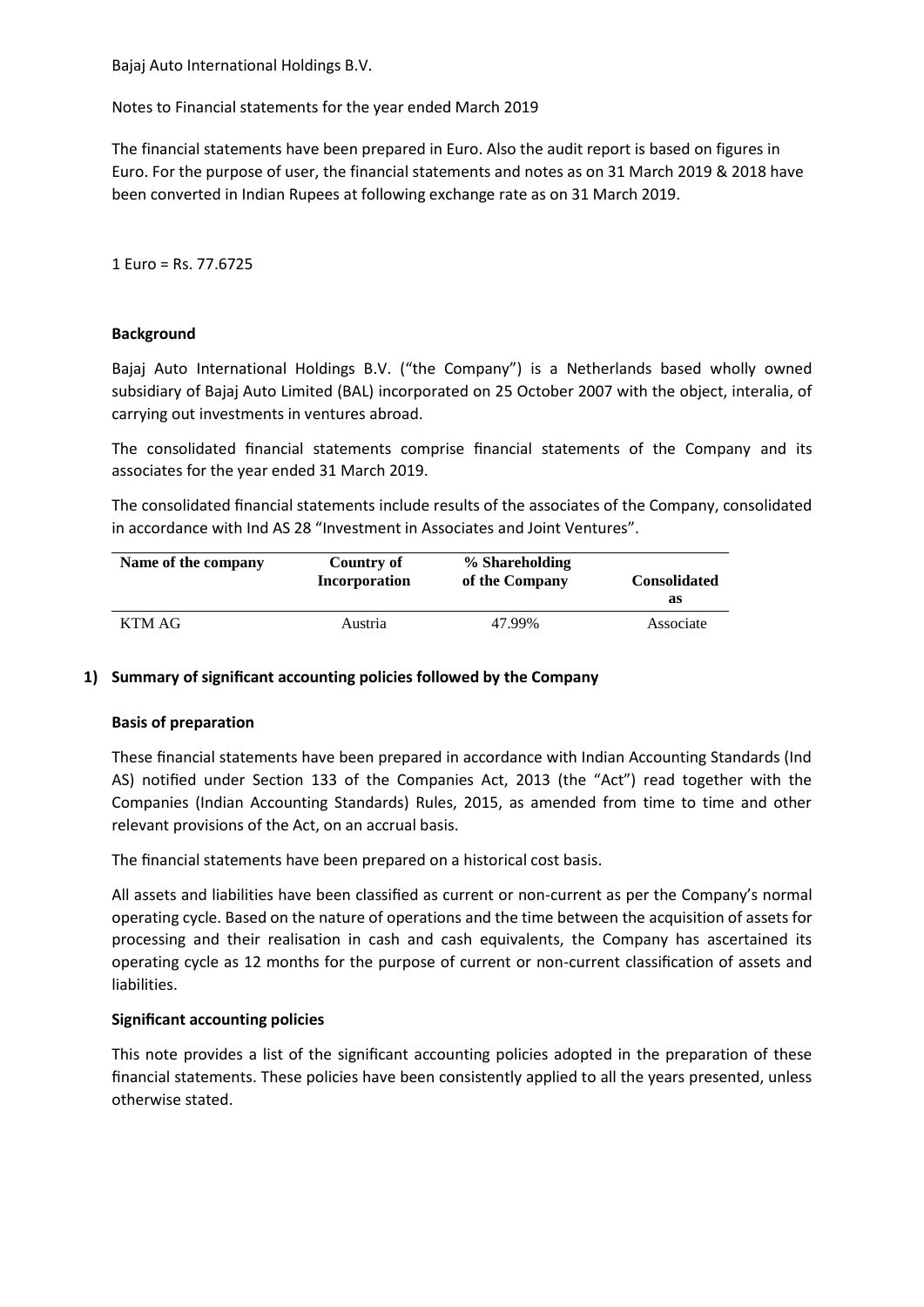Notes to Financial statements for the year ended March 2019

### **1) Investment in associates**

Investments in associates are accounted for using the equity method. An associate is an entity over which the Company is in a position to exercise significant influence over operating and financial policies. The considerations made in determining whether significant influence is being exercised are similar to those necessary to determine control over the subsidiaries. Goodwill arising on the acquisition of associates is included in the carrying value of investments in associate.

The Company's investments in its associate are accounted for using the equity method. Under the equity method, the investment in an associate is initially recognised at cost. The carrying amount of the investment is adjusted to recognise changes in the Company's share of net assets of the associate since the acquisition date. Goodwill relating to the associate is included in the carrying amount of the investment and is not tested for impairment individually.

The statement of profit and loss reflects the Company's share of the results of operations of the associate. Any change in OCI of those investees is presented as part of the Company's reserves. In addition, when there has been a change recognised directly in the equity of the associate, the Company recognises its share of any changes, when applicable, in the statement of changes in equity. Unrealised gains and losses resulting from transactions between the Company and the associate are eliminated to the extent of the interest in the associate.

If an entity's share of losses of an associate equals or exceeds its interest in the associate (which includes any long term interest that, in substance, form part of the Company's net investment in the associate), the entity discontinues recognising its share of further losses. Additional losses are recognised only to the extent that the Company has incurred legal or constructive obligations or made payments on behalf of the associate. If the associate subsequently reports profits, the entity resumes recognising its share of those profits only after its share of the profits equals the share of losses not recognised.

The aggregate of the Company's share of profit or loss of an associate is shown on the face of the statement of profit and loss.

The financial statements of the associate are prepared with a three months' time lag for consolidation into the Company financial statements. When necessary, adjustments are made to bring the accounting policies in line with those of the Company. The Company has not identified any material adjustments during the year; in regard to the alignment of accounting policies.

After application of the equity method, the Company determines whether it is necessary to recognise an impairment loss on its investment in its associate. At each reporting date, the Company determines whether there is objective evidence that the investment in the associate is impaired. If there is such evidence, the Company calculates the amount of impairment as the difference between the recoverable amount of the associate and its carrying value, and then recognises the loss in the statement of profit or loss.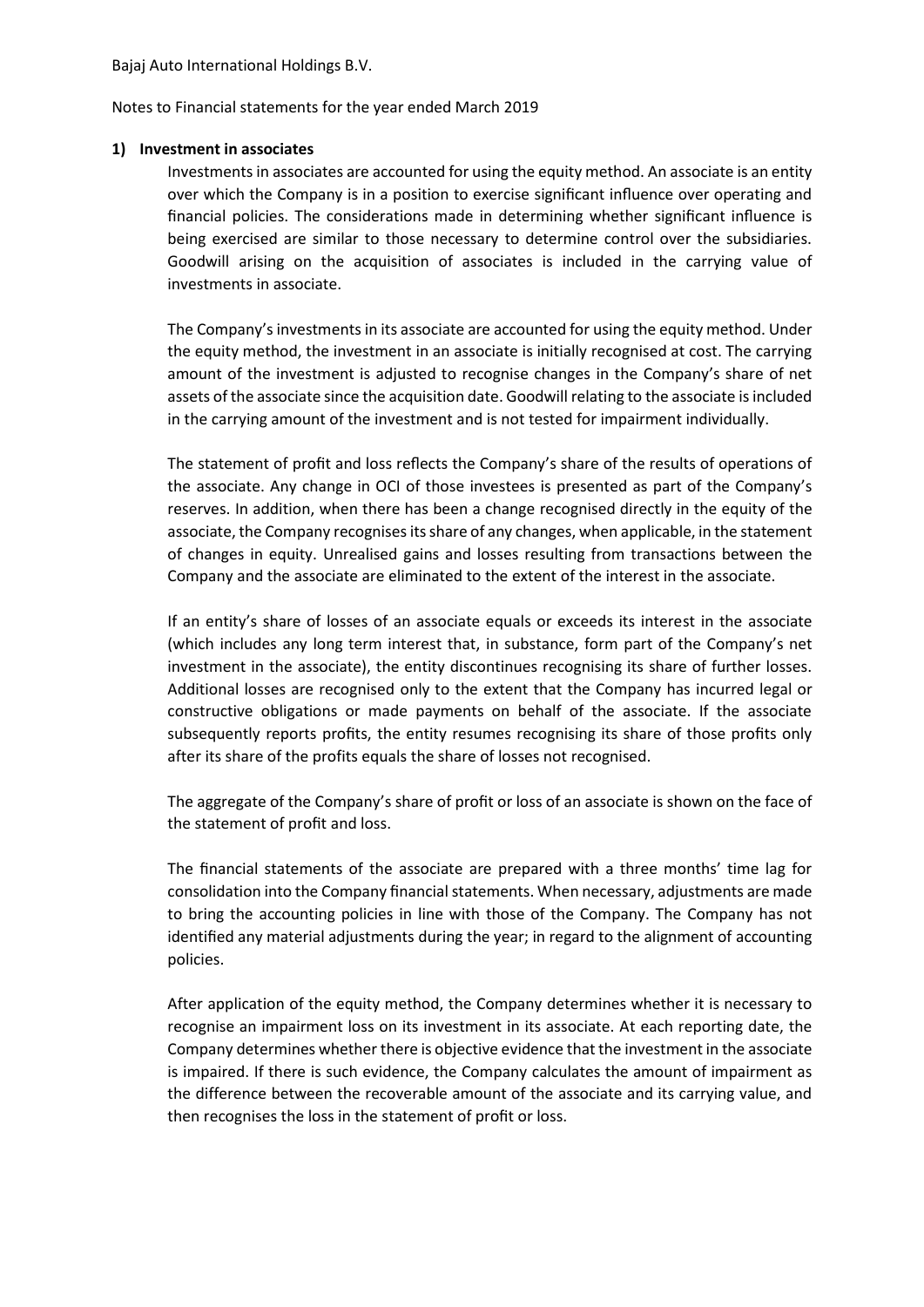Upon loss of significant influence over the associate, the Company measures and recognises any retained investment at its fair value. Any difference between the carrying amount of the associate upon loss of significant influence and the fair value of the retained investment and proceeds from disposal is recognised in profit or loss.

### **2) Other significant accounting policies**

Other significant accounting policies followed by the company are exactly similar to the significant accounting policies of the parent i.e. the Company and hence have not been reproduced here. Refer note 1 of standalone financial statements of the Company for the year ended 31 March 2019 for details in regard to other significant accounting policies.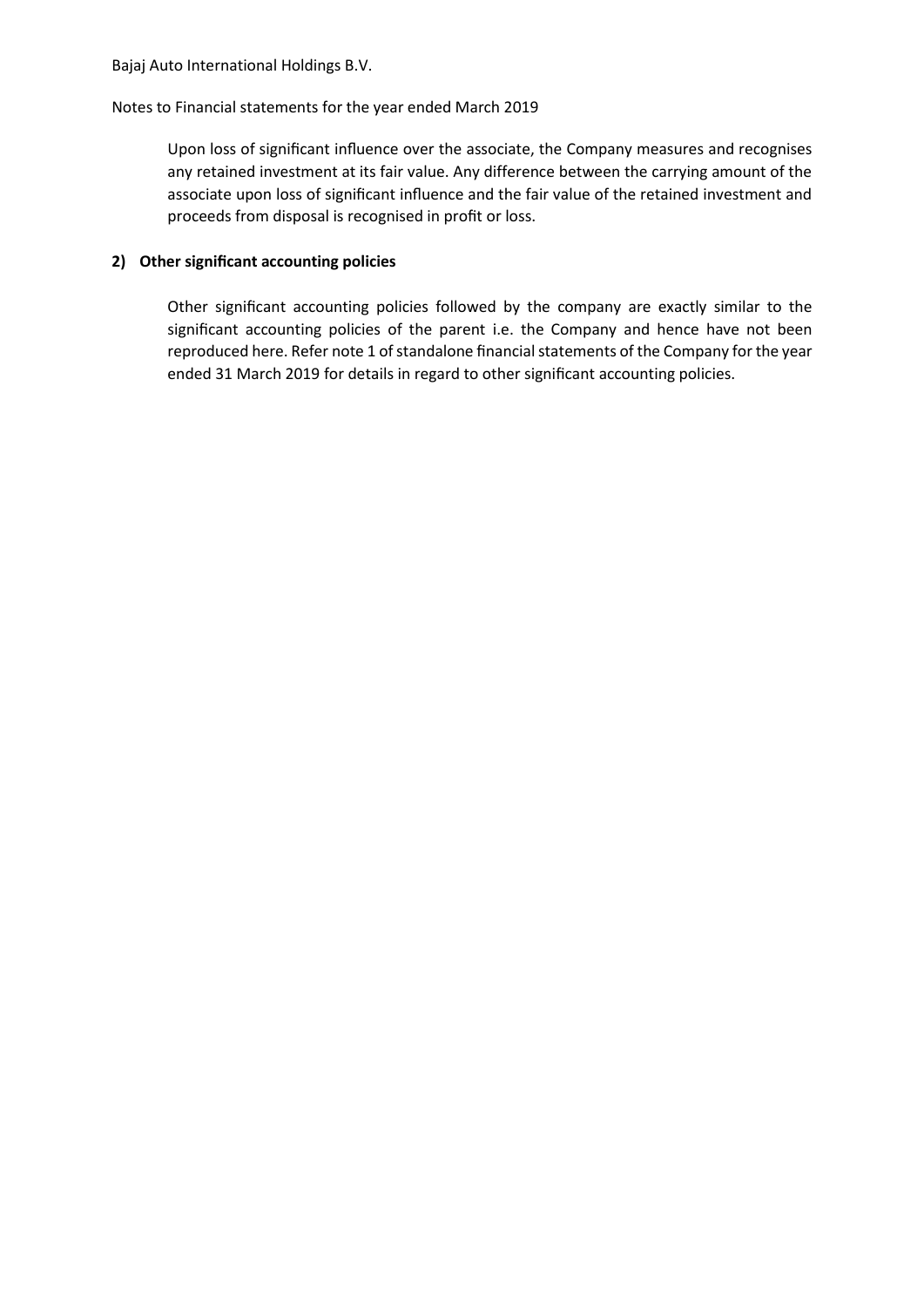**The Consolidated Financial Statements of Bajaj Auto International Holdings B.V. include 47.99 % [Previous year 47.99%] interest in KTM AG ( acompany incorporated in Austria ) as an associate.**

| 2 Investments                                                                           | Non-Current            | Non-Current    |                        |                     |  |
|-----------------------------------------------------------------------------------------|------------------------|----------------|------------------------|---------------------|--|
|                                                                                         | As at                  |                | As at                  |                     |  |
|                                                                                         | 31 March 2019          | 31 March 2018  | 31 March 2019          | 31 March 2018       |  |
|                                                                                         | <b>EUROS</b>           | <b>EUROS</b>   | <b>Rs in Crores</b>    | <b>Rs in Crores</b> |  |
| In Equity Shares                                                                        |                        |                |                        |                     |  |
| 5,204,864 equity Shares of Euro 1 each                                                  |                        |                |                        |                     |  |
| in KTM AG                                                                               | 119,110,868.60         | 119,110,868.60 | 925.16                 | 925.16              |  |
| Add: Share of Reserves of Associates- KTM AG                                            | 145, 154, 162.69       | 114,854,607.23 | 1,127.45               | 892.10              |  |
|                                                                                         | 264, 265, 031.29       | 233,965,475.83 | 2,052.61               | 1,817.26            |  |
| Cash and cash equivalents<br>3                                                          |                        |                |                        |                     |  |
|                                                                                         |                        |                |                        |                     |  |
|                                                                                         | Current                |                |                        | Current             |  |
|                                                                                         | As at<br>31 March 2019 | 31 March 2018  | As at<br>31 March 2019 | 31 March 2018       |  |
|                                                                                         | <b>EUROS</b>           | <b>EUROS</b>   | <b>Rs in Crores</b>    | <b>Rs in Crores</b> |  |
|                                                                                         |                        |                |                        |                     |  |
| <b>Balances with banks</b>                                                              |                        |                |                        |                     |  |
| In current accounts                                                                     | 1,228,376.01           | 1,469,883.76   | 9.54                   | 11.42               |  |
|                                                                                         | 1,228,376.01           | 1,469,883.76   | 9.54                   | 11.42               |  |
|                                                                                         |                        |                |                        |                     |  |
|                                                                                         |                        |                |                        |                     |  |
| Other current assets<br>4                                                               |                        |                |                        |                     |  |
| (Unsecured, good, unless stated otherwise)                                              | Current                |                |                        | Current             |  |
|                                                                                         | As at                  |                | As at                  |                     |  |
|                                                                                         | 31 March 2019          | 31 March 2018  | 31 March 2019          | 31 March 2018       |  |
|                                                                                         | <b>EUROS</b>           | <b>EUROS</b>   | <b>Rs in Crores</b>    | <b>Rs in Crores</b> |  |
| Prepaid expenses                                                                        | 7,410.46               | 7,022.73       | 0.06                   | 0.05                |  |
|                                                                                         |                        |                |                        |                     |  |
|                                                                                         | 7,410.46               | 7,022.73       | 0.06                   | 0.05                |  |
|                                                                                         |                        |                |                        |                     |  |
| 5<br><b>Equity share capital</b>                                                        |                        |                |                        |                     |  |
|                                                                                         | As at                  |                | As at                  |                     |  |
|                                                                                         | 31 March 2019          | 31 March 2018  | 31 March 2019          | 31 March 2018       |  |
|                                                                                         | <b>EUROS</b>           | <b>EUROS</b>   | <b>Rs in Crores</b>    | <b>Rs in Crores</b> |  |
|                                                                                         |                        |                |                        |                     |  |
| <b>Authorised</b>                                                                       |                        |                |                        |                     |  |
|                                                                                         |                        |                |                        |                     |  |
| 2,000,000 equity shares of Euro 100 each                                                | 200,000,000.00         | 200,000,000.00 | 1,553.45               | 1,553.45            |  |
|                                                                                         |                        |                |                        |                     |  |
| Issued, subscribed and fully paid-up shares<br>1,980,000 equity shares of Euro 100 each | 198,000,000.00         | 198,000,000.00 | 1,537.92               | 1,537.92            |  |

**Details of shareholders holding more than 5% shares in the Company**

|                                           | As at         |           | As at         |           |
|-------------------------------------------|---------------|-----------|---------------|-----------|
|                                           | 31 March 2019 |           | 31 March 2018 |           |
| Equity shares of Euro 100 each fully paid | Nos.          | % Holding | Nos.          | % Holding |
| Bajaj Auto Limited                        | 1.980.000     | 100.00%   | .980.000      | 100.00%   |
|                                           |               |           |               |           |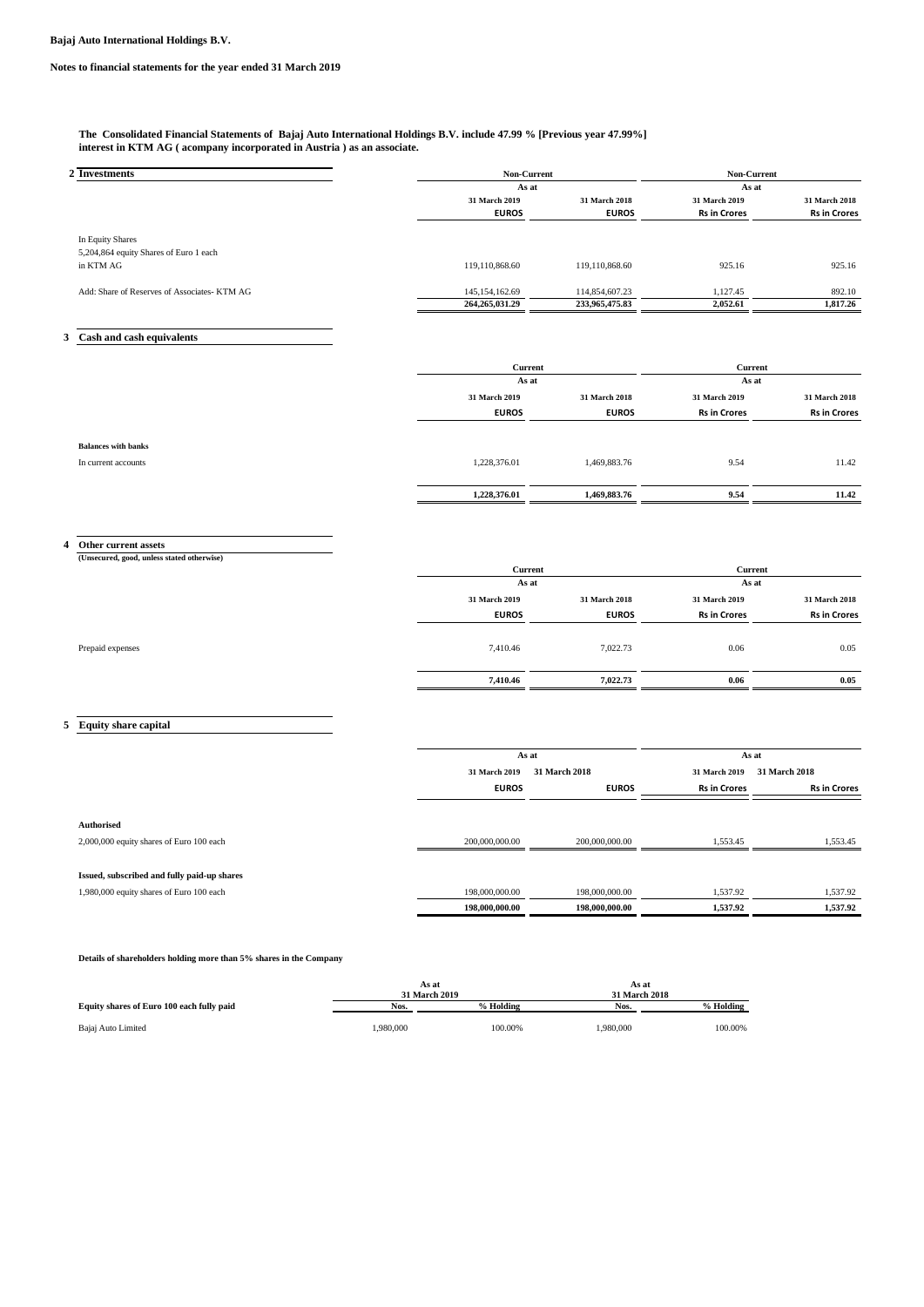### **Notes to financial statements for the year ended 31 March 2019**

| 6 | Other equity                                                                    |                                |                                |                          |                     |
|---|---------------------------------------------------------------------------------|--------------------------------|--------------------------------|--------------------------|---------------------|
|   |                                                                                 | As at<br>31 March 2019         | 31 March 2018                  | As at<br>31 March 2019   | 31 March 2018       |
|   |                                                                                 | <b>EUROS</b>                   | <b>EUROS</b>                   | <b>Rs in Crores</b>      | <b>Rs in Crores</b> |
|   | <b>General reserve</b>                                                          |                                |                                |                          |                     |
|   | Balance as at the beginning of the year                                         | 2,134,847.19                   | 656,176.29                     | 16.59                    | 5.10                |
|   | Add/(Less): Adjustment on account of change in share of net assets of associate | (1,043,732.41)                 | 1,478,670.90                   | (8.11)                   | 11.49               |
|   | Closing balance                                                                 | 1,091,114.78                   | 2,134,847.19                   | 8.48                     | 16.59               |
|   |                                                                                 |                                |                                |                          |                     |
|   | <b>Retained earnings</b><br>Balance as at the beginning of the year             | 114,301,848.59                 | 95,837,206.61                  | 887.81                   | 744.39              |
|   | Profit for the year                                                             | 42,978,444.95                  | 37,769,641.98                  | 333.81                   | 293.37              |
|   | Less: Appropriations                                                            |                                |                                |                          |                     |
|   | Interim dividend                                                                | 11,880,000.00<br>11,880,000.00 | 19,305,000.00<br>19,305,000.00 | 92.27<br>92.27           | 149.95<br>149.95    |
|   | Total appropriations                                                            |                                |                                |                          |                     |
|   | Balance in retained earnings                                                    | 145,400,293.54                 | 114,301,848.59                 | 1,129.35                 | 887.81              |
|   |                                                                                 | 146,491,408.32                 | 116,436,695.78                 | 1,137.83                 | 904.40              |
|   |                                                                                 |                                |                                |                          |                     |
| 7 | <b>Other current liabilities</b>                                                |                                |                                |                          |                     |
|   |                                                                                 | As at<br>31 March 2019         | 31 March 2018                  | As at<br>31 March 2019   | 31 March 2018       |
|   |                                                                                 | <b>EUROS</b>                   | <b>EUROS</b>                   | <b>Rs in Crores</b>      | <b>Rs in Crores</b> |
|   |                                                                                 |                                |                                |                          |                     |
|   | Other payables                                                                  | 7,897.44                       | 4,174.54                       | 0.06                     | 0.03                |
|   |                                                                                 | 7,897.44                       | 4,174.54                       | 0.06                     | 0.03                |
| 8 | <b>Revenue from operations</b>                                                  |                                |                                |                          |                     |
|   |                                                                                 | For the year ended             |                                | For the year ended       |                     |
|   |                                                                                 | 31 March 2019                  | 31 March 2018                  | 31 March 2019            | 31 March 2018       |
|   |                                                                                 | <b>EUROS</b>                   | <b>EUROS</b>                   | <b>Rs in Crores</b>      | <b>Rs in Crores</b> |
|   | Other operating revenue<br>Interest received on Loan to KTM AG                  |                                | 1,250.00                       |                          | 0.01                |
|   |                                                                                 |                                | 1.250.00                       | $\bar{a}$                | 0.01                |
|   |                                                                                 | ÷,                             | 1,250.00                       | $\overline{\phantom{a}}$ | 0.01                |
| 9 |                                                                                 |                                |                                |                          |                     |
|   | Other expenses                                                                  | For the year ended             |                                | For the year ended       |                     |
|   |                                                                                 | 31 March 2019                  | 31 March 2018                  | 31 March 2019            | 31 March 2018       |
|   |                                                                                 | <b>EUROS</b>                   | <b>EUROS</b>                   | <b>Rs in Crores</b>      | <b>Rs in Crores</b> |
|   |                                                                                 |                                |                                |                          |                     |
|   | Legal & Professional charges<br><b>Bank Charges</b>                             | 11,346.14<br>4,657.70          | 14,787.49<br>3,599.70          | 0.09<br>0.04             | 0.11<br>0.03        |
|   | <b>Directors Fees</b>                                                           | 7,413.12                       | 5,261.27                       | 0.06                     | 0.04                |
|   | Management Fees                                                                 | 52,369.96                      | 47,728.78                      | 0.41                     | 0.37                |
|   |                                                                                 | 75,786.92                      | 71,377.24                      | 0.60                     | 0.55                |
|   |                                                                                 |                                |                                |                          |                     |
|   |                                                                                 |                                |                                |                          |                     |
|   | 10 Earnings Per Share (EPS)                                                     |                                |                                |                          |                     |
|   |                                                                                 |                                |                                |                          |                     |

|                                                                     | For the year ended             |               | For the year ended |               |
|---------------------------------------------------------------------|--------------------------------|---------------|--------------------|---------------|
|                                                                     | 31 March 2018<br>31 March 2019 |               | 31 March 2019      | 31 March 2018 |
|                                                                     |                                |               |                    |               |
| a. Profit for the year (Euro)                                       | 42,978,444.95                  | 37,769,641.98 | 333.82             | 293.37        |
| Weighted average number of shares outstanding during the year (Nos) | 1.980.000                      | 1.980.000     | 1.980.000          | 1,980,000     |
| Earnings per share (Basic and Diluted) [Euro]                       | 21.71                          | 19.08         | 1.685.96           | 1.481.67      |
| Face value per share (Euro)                                         | 100.00                         | 100.00        |                    |               |
|                                                                     |                                |               |                    |               |